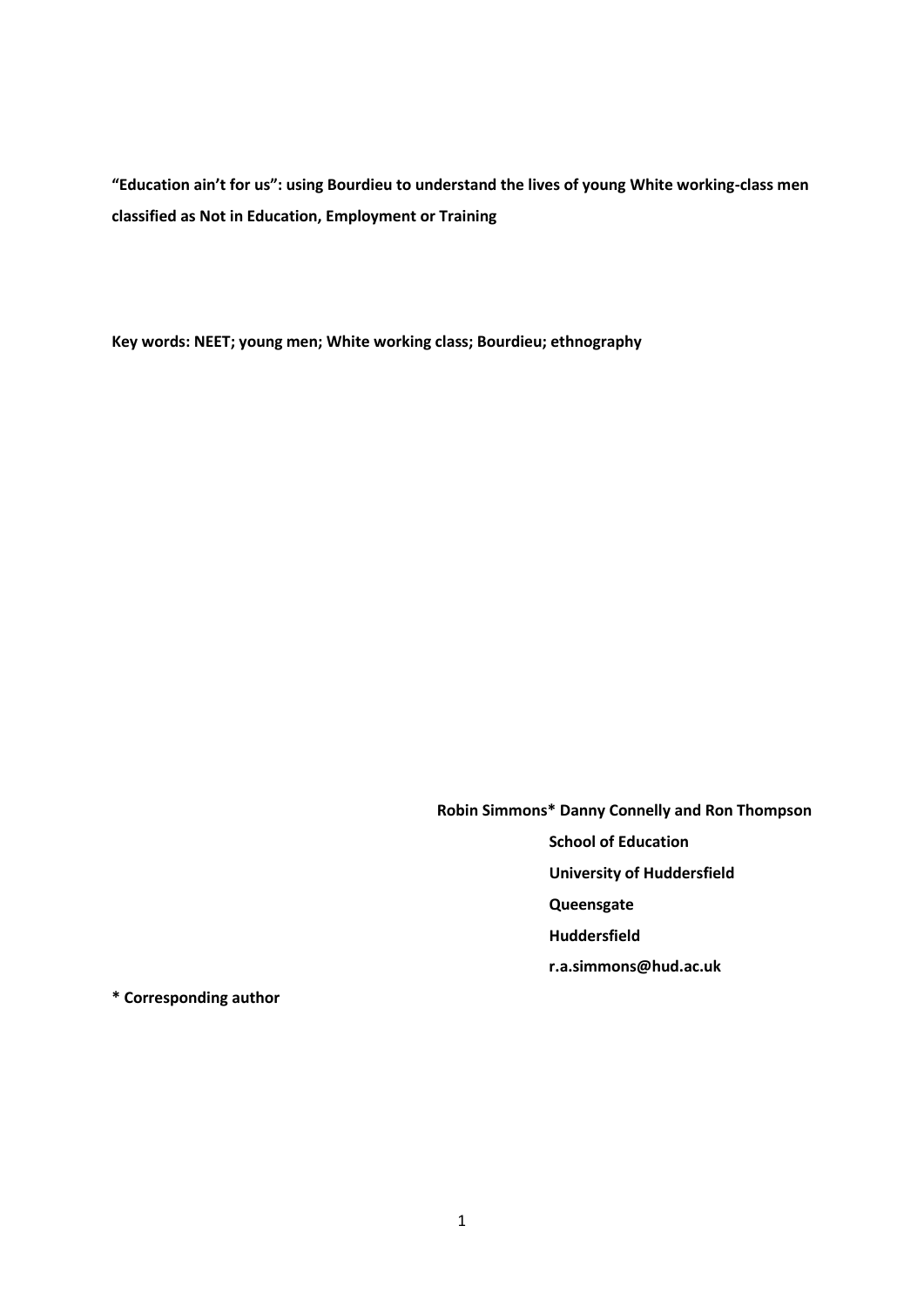**"Education ain't for us": using Bourdieu to understand the lives of young White working-class men classified as Not in Education, Employment or Training**

## **Abstract**

This paper uses the work of Pierre Bourdieu to understand the lives of a set of young White workingclass men living in a deprived urban locale in the north of England. All participants were classified as NEET (not in education, employment or training) throughout the research and had spent lengthy periods of time outside education and work **before the study commenced. Although none took part in formal employment, many participants engaged in illicit activities, often for material gain, during the course of the fieldwork.** The data presented is drawn from ethnographic fieldwork and deals with participants' attitudes to education, work and social life more broadly. Whilst some findings are troubling, the paper challenges dominant discourses about the attitudes, values and aspirations of NEET young people, especially those from White working-class backgrounds.

**Key words: NEET; young men; White working class; Bourdieu; ethnography** 

## **Introduction**

In the United Kingdom, just over eleven percent of 16-24 year olds are classified as not in education, employment or training (NEET) (ONS 2019). Whilst this is below the levels reached following the financial crisis of 2008, UK NEET rates remain higher than in many comparable nations (House of Commons, 2018). Regional differences are also important, and parts of the UK which traditionally relied on manufacturing have more young people outside education and work than elsewhere. NEET rates also vary within particular towns and cities, especially between deprived wards and more affluent areas (Karyda and Jenkins 2018). The NEET population<sup>i</sup> includes unemployed graduates, young people waiting to start a job or training programme and students taking a 'year out', but those from disadvantaged backgrounds are most likely to spend extended periods of time outside education and work but. They also tend to be more prone to social isolation, poor self-esteem, low confidence, and various limiting illnesses and conditions (Simmons *et al*., 2014). Young people who are long-term NEET are, moreover, more susceptible to involvement in crime, drug use and anti-social behaviour,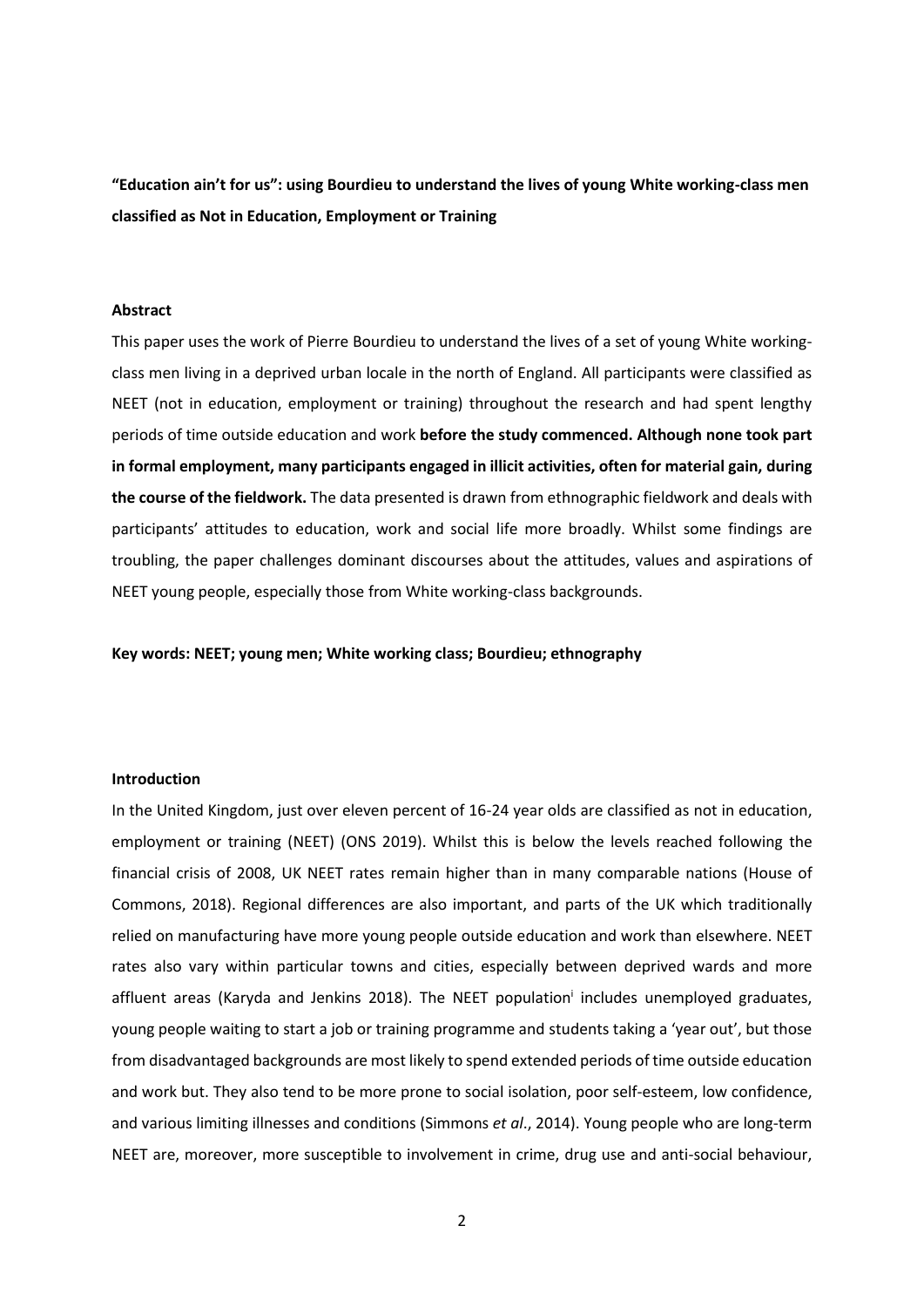and vulnerable to adult unemployment (Scarpetta *et al*. 2010). There are also substantial societal costs related to welfare payments, reduced economic activity and greater demand for health and social services. Young people who are NEET for lengthy spells are also less likely to participate in the democratic process and demonstrate lower levels of institutional trust relating to policing, health, education, and other official bodies (Coles et al. 2010).

Historically, young women were most likely to be NEET, especially after the age of 18 (Maguire and McKay, 2016). This has changed over time and, in England, the proportion of males aged 16-24 who are NEET is now slightly higher than the corresponding proportion of females (DfE 2018). NEET rates also differ between ethnic groups. Although these rates are highest for young people from Pakistani and Bangladeshi backgrounds, White youth, especially White working-class males, are more likely to be NEET than those from most other ethnic backgrounds (ONS 2018). Educationally, White workingclass boys are the lowest-performing group in Britain and, whilst pupils from poor backgrounds generally do less well at school than those from more affluent families, the gap is widest among White children (Equality and Human Rights Commission 2015). There is, more broadly, much talk about the White working-classes becoming marginalized, angry and 'left behind' (Goodhart 2017).

This paper uses the work of Pierre Bourdieu to understand the lives of thirteen young White workingclass men living in a deprived neighbourhood in a large city in the north of England and classified as NEET for significant periods. It begins by discussing the rise of NEET as a problem category. The second section introduces some of the Bourdieusian concepts which are later used to understand data from the fieldwork. We then outline the research project upon which the paper is based and explain its methodology. The findings and discussion sections present data from the fieldwork including participants' orientations to education, employment and social life, drawing on the relationships between capital, habitus and field. Bourdieu's work, we argue, helps to challenge some of the stereotypes about White working-class youth which have become increasingly popular in policy circles. The paper concludes by locating our findings in wider debates about disenfranchised sections of the English working classes.

### **NEET - the rise of a problem category**

The NEET category is now a feature of youth policy across the EU and elsewhere. It is, however, a British invention, first used during John Major's Conservative government of 1992-97. Its genesis lay in social and economic restructuring which began in the 1970s, including the collapse of British manufacturing and the demise of traditional youth labour markets (Simmons et al. 2014). By the end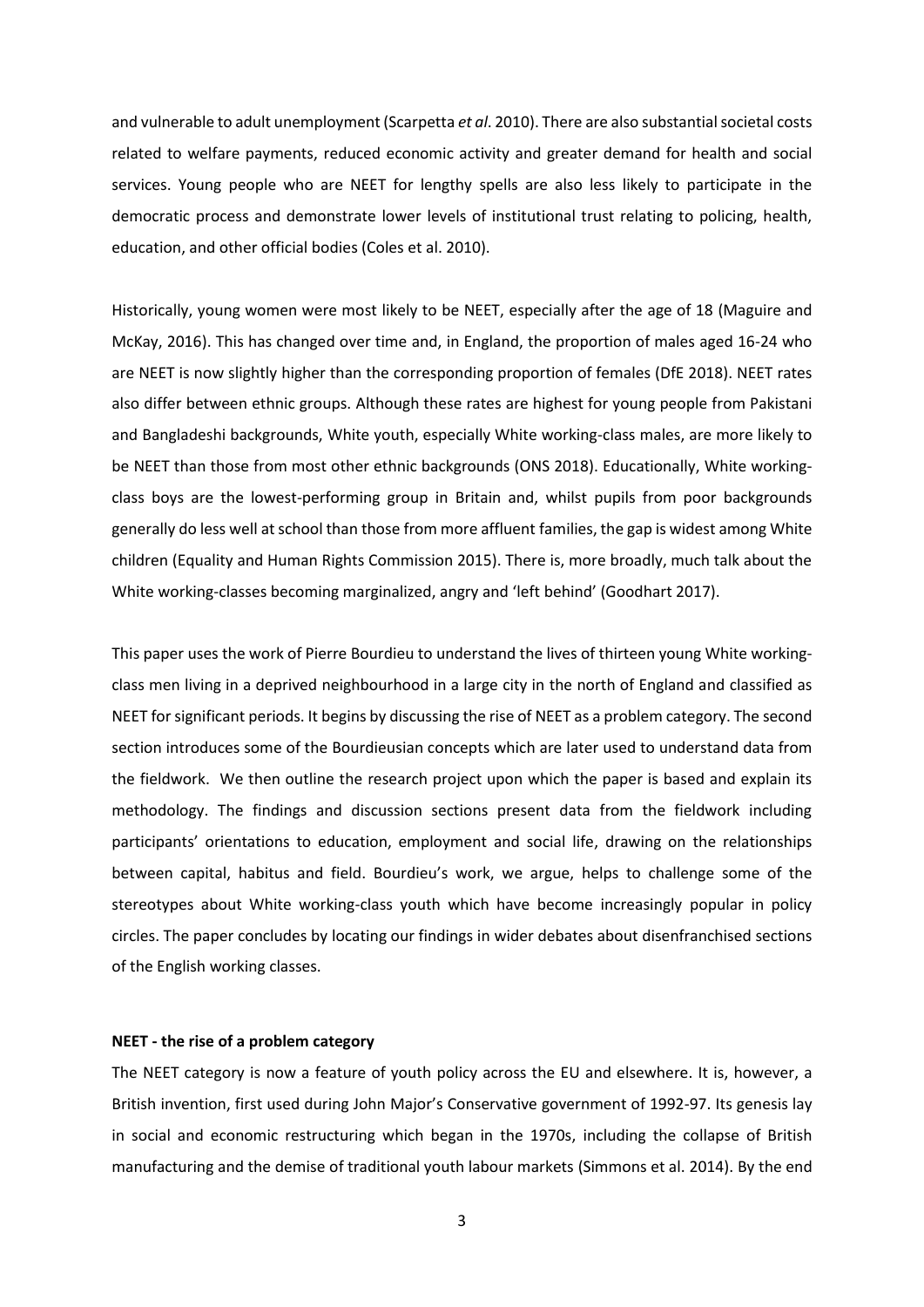of that decade, mass unemployment had taken root, especially in the UK's industrial heartlands and almost half of all 16-17 year olds were on employability programmes overseen by the Manpower Services Commission (Finn, 1987). At the same time, access to welfare was tightened, and 16-17 year olds were effectively disqualified from receiving unemployment benefit following the 1988 Social Security Act. This helped keep unemployment figures low but meant a new way of identifying unemployed young people was required (Furlong, 2006). Initially, 'Status-0', a term derived from careers service records, was used to describe 16-18 year olds outside education and work, but this label carried obvious negative connotations and in 1996 was replaced by the ostensibly neutral description 'not in education, employment or training' (Simmons and Thompson 2011).

The rise of NEET as a policy discourse was therefore partly expedient. Social change does not however take place within an ideological vacuum, and the experiences of young people to whom categories such as NEET are applied are conditioned by their relationship to broader political and economic struggles within the 'field of power' (Bourdieu and Wacquant 1992, 104). The post-war decades were characterized by a measure of compromise between labour and capital, with both major political parties committed to full employment, comprehensive welfare provision and a Keynesian mixed economy. However, the uneasy 'post-war consensus' finally began to collapse as social and economic crises gripped Britain during the 1970s. Margaret Thatcher then became prime minister at the end of the decade and **a new** *zeitgeist* **characterised by competitive individualism and a 'rolling back of the state'***:* **social democracy, Keynesianism and corporatism were abandoned; market forces, entrepreneurialism and economic monetarism became the order of the day.** Subsequently, almost a quarter of UK manufacturing jobs were lost under the first Thatcher government, and Britain's industrial base continued to wither thereafter (Simmons et al. 2014). Later, whilst there was much talk about fighting social exclusion, New Labour retained a commitment to neoliberalism (Hodgson and Spours 2006). The governments of Tony Blair and Gordon Brown embraced finance capitalism, competitive markets and human capital theory. Within youth policy, NEET became both an analytical tool and a technology for dealing with young people outside education and work (Simmons, et al. 2014, 23). Increased public expenditure was accompanied by the assumption that poverty, unemployment and other social ills could be resolved by improving access to education and training. Globalization, it was argued, changed everything; education provided the key to prosperity, both for the individual and society (Keep and Mayhew 2010).

Subsequent Conservative-led governments presented austerity as an essential response to financial crisis, human capital theory continued to dominate and official discourse on NEET hardened, with the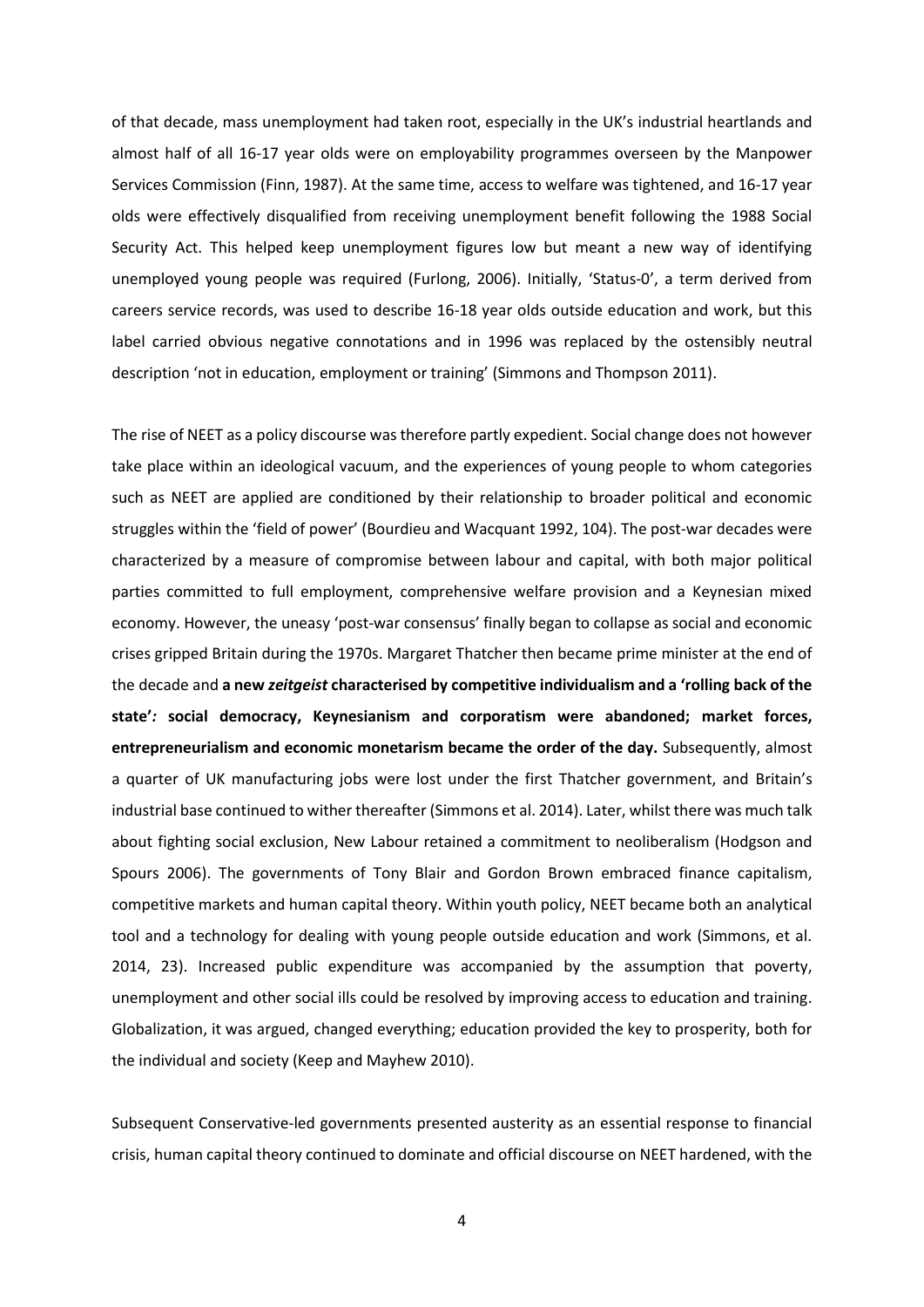individualized and accusatory notion of disengagement coming to the fore (Fergusson 2013). As unemployment amongst 18-24 year olds became entrenched, the concept of youth became more elastic and, in Britain, NEET is now used to refer to 16-24 year olds outside education and work rather than its original focus in relation to 16-18 year olds. Whilst interpreting the NEET category in this way increases its diversity and reduces its meaning and explanatory power, it can be understood as part of a broader ideological shift whereby structural unemployment has been recast as a problem of individual participation (Simmons and Thompson 2011). However, the practical outcome of this shift is that poorly-qualified working-class youth have particularly unattractive options: competing with older workers, usually for low-quality employment, or receiving benefits conditional on attending 'employability' programmes which rarely help them find sustained employment (Symonds and O'Sullivan 2017).

#### **Capital, habitus and field**

Bourdieu conceptualizes class relations in terms of the unequal possession of social, economic and cultural capital, which grant distinctive but interconvertible forms of value to those who possess or embody them (Bourdieu 1986). These three fundamental capitals translate into symbolic capital (or distinction) when they are recognized as legitimate or, as we explain later, misrecognized and systematically devalued. Class itself is conceived in terms of a multidimensional relational space expressing the distribution of different forms of capital, together with the trajectory of this distribution over time (Bourdieu 1984). The primary dimension is the total *volume* of capital, which provides a broad stratification of society into the dominant, middle and working classes. A secondary dimension, defined by the balance between economic and cultural capital, provides finer divisions within these classes. However, Bourdieu emphasises the *relational* nature of class and capital. Capital only has meaning within a field, a social space conceived as 'a network, or a configuration, of relations between positions objectively defined, in their existence and in the determinations they impose upon their occupants' (Bourdieu and Wacquant 1992, 97). A field is a space of struggle, whose occupants compete for power and authority within it, aided (or hindered) by the capitals they possess. In dominant social fields, for example in education, those able to deploy their legitimate capital can reinforce their advantage. Only in more specialized and localized fields, such as the urban workingclass context of 'the street', can those in subordinate positions enjoy some form of advantage, albeit context-bound and ephemeral (Sandberg and Pedersen 2011).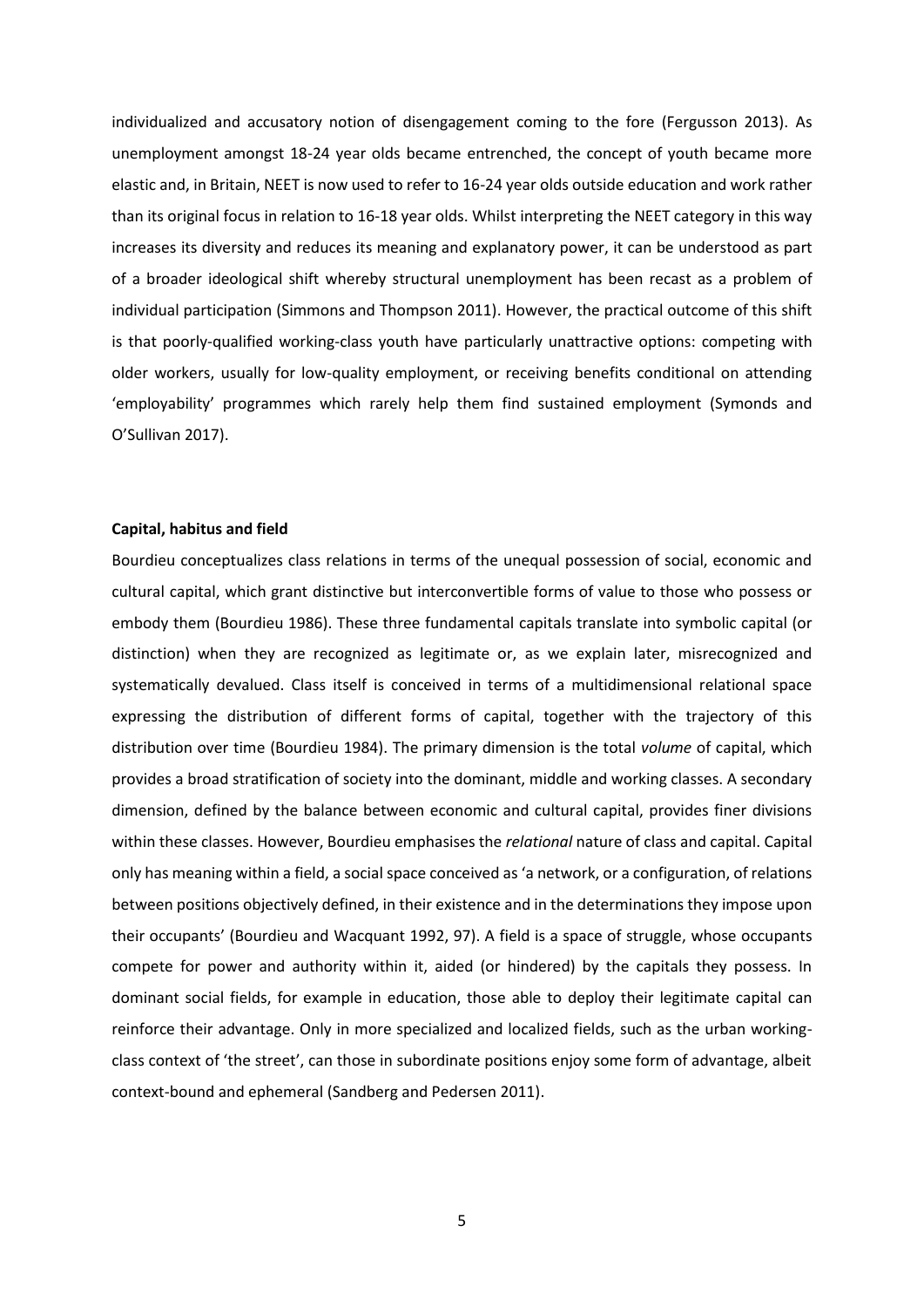Bourdieu writes that 'The proper object of social science [is]… the *relation between two realizations of historical action*, in bodies and in things' (Bourdieu and Wacquant 1992, 126). The realization of history in things (social institutions, processes, relations and physical objects) is the field; its realization in the body is expressed by the concept of habitus, 'durable, transposable *dispositions*, structured structures predisposed to act as structuring structures, that is, as principles of the generation and structuring of practices and representations' (Bourdieu 1977, 72). Habitus can therefore be understood as an internalised organizing principle, the incorporation of objective social structures into individual subjectivity. Through the embodiment of social structures, Bourdieu (1990) stresses the role of individuals in enacting implicit practical knowledge. Whilst habitus is personal, he argues that those from similar backgrounds experience similar environments and field conditions. This makes it possible to identify a partially shared habitus which expresses structuring principles whose origin lies in the similarities between the conditions of their formation. As explained above, habitus is both structured and structuring: its formation is influenced by field conditions, but habitus also provides the framework through which the field is perceived. Practices generated by the interplay of habitus and capitals reproduce the structures of the field and, in turn, help to conserve the status quo. Habitus, capital and field are therefore dialectically constituted and interpenetrating, producing an 'ontological complicity' which accounts 'not only for how the body is in the social world, but also the ways in which the social world is in the body' (Reay 2004, 432).

Dispositions comprising habitus are shaped by past events and structures, but also shape current and future practices. They are a declaration of one's allegiances and, to some extent, observable in the empirical domain, although they are not *predictive* in a positivist sense: Reay (2004) argues that habitus has to be apprehended interpretively. However, it should not be discussed in isolation, and Bourdieu advocates a three-level analysis in which the mutual interactions of habitus, capital and field are explored (Bourdieu and Wacquant 1992). First, the position of the field in relation to the wider field of power is analysed. In other words, the research site must be located in its socio-historical and political context, and in relation to its positioning by those with power and authority in this broader context. Second, is the analysis of the structure of the field under investigation, the individuals within the field and the positions they hold based on and expressed through the configuration and volume of the capitals they possess. Bourdieu writes that this field of positions 'is methodologically inseparable from the field of…position-takings, i.e. the structured system of practices and expressions of agents' (Bourdieu and Wacquant 1992, 104). However, the space of positions – as associated with objective distributions of capitals – tends to dominate the space of position-takings. That is, people are constrained by the capitals they hold: attempting to engage in practices for which one is ill-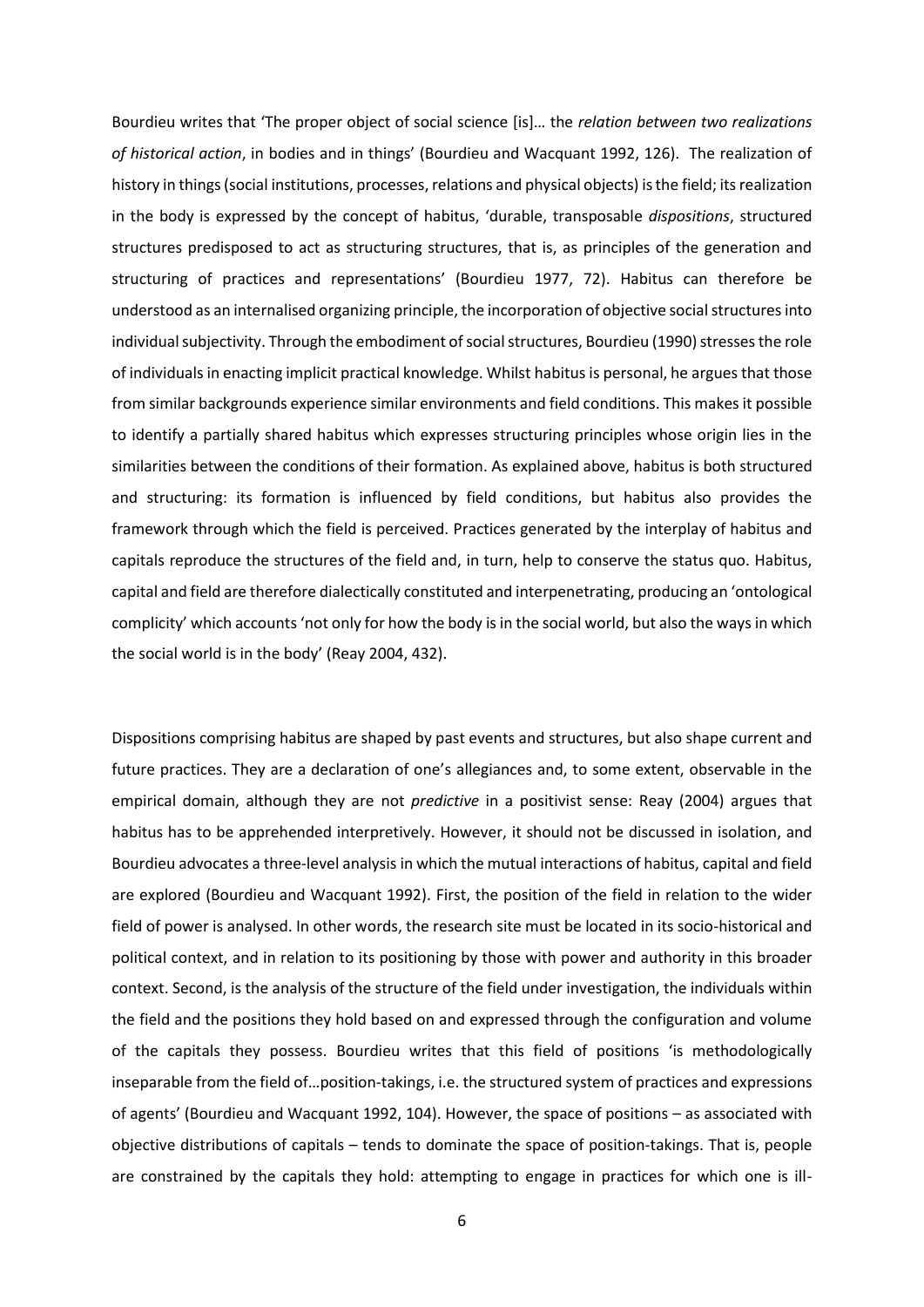equipped with legitimate forms of capital will not produce the rewards normally associated with such practices. The analysis of field structure thus makes explicit the recognized, acknowledged and legitimated medium of exchange, the defining and generating principles which give rise to a logic of practice. The third and final stage in Bourdieu's approach to fields is the analysis of individual agents: 'their background, trajectory and positioning…expressed in terms of…the characteristics of individuals, but only in so far as they relate to the field, past and present' (Grenfell and Lebaron 2014, 26). This analysis provides an understanding of relevant aspects of the individual's habitus – dispositions they have acquired via the field – and the relationships between capital, habitus and field.

### **Methodology**

This paper is based on ethnographic research conducted in Greenwick, an ethnically-diverse urban ward of approximately 19,000 residents in Grantborough, a large post-industrial city in northern England (pseudonyms are used to describe the location and to protect participants' identities). Like many similar places, Grantborough suffered mass unemployment, deindustrialization and urban unrest during the 1970s and 1980s, although it has, according to neoliberal discourses, reinvented itself and nowadays the city is often represented as a fashionable, dynamic place. Undoubtedly, Grantborough has experienced substantial inward investment and regeneration but significant pockets of unemployment, deprivation and other forms of disadvantage continue to exist alongside affluence and renewal. Disparities between rich and poor – in terms of income, education, health and housing are among the widest in Britain. Greenwick is the 29<sup>th</sup> most impoverished ward in the country (out of 8414) and is characterized by high levels of crime, unemployment, ill-health and other dimensions of poverty.

Data collection took place on Greenwick's Brunford Estate, a locale dominated by social housing built on 'Radburn principles', with extensive pedestrian-only precincts. Decline and deprivation are reflected in derelict buildings, run-down terraced housing and high-rise flats which characterize the built environment; antagonism between young people, the police and other authorities is commonplace. Henry, the manager of a local youth project, said that the Estate is:

[V]ery deprived and can really limit people's natural abilities, talent and potential… Local people are not just materially poor, but relationally poor with many withdrawn from a sense of community, belonging and identity (Henry, 27.01.17)

The ethnography followed the lives of thirteen White working-class men, aged 16-24, all of whom were NEET for at least six months prior to the research commencing (some for much longer). All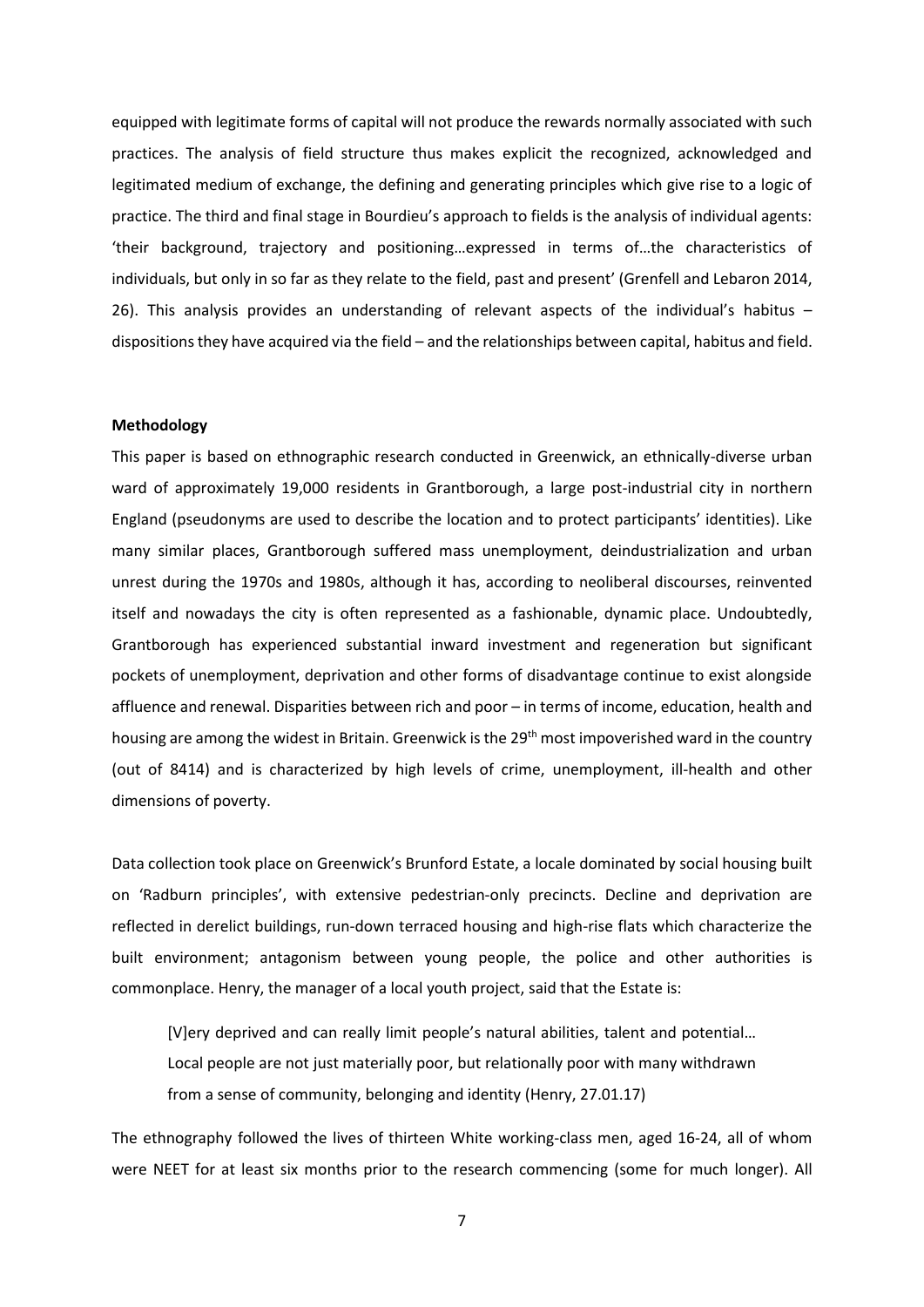participants remained NEET throughout the research, although many engaged in illicit activities for material gain. Whilst we did not attempt to construct a representative sample of NEET young people, those who took part included young offenders, early school leavers, young parents, and individuals with a history of mental-health problems – although certain participants' experiences cut across numerous subcategories. Over 130 hours of fieldwork was conducted between January-April 2017, largely comprised of participant observation on the street, in cafes, grocery stores, fast-food outlets, book-makers' premises, and a barber's shop**.** Field notes were written either during observations or soon thereafter. Ten semi-structured interviews were also conducted, in participants' homes and those of their associates; these were recorded and transcribed by the researcher (not all participants agreed to be interviewed). The rest of the time was spent dealing with telephone calls and text messages, walking about the Estate or simply 'hanging around' with participants.

Gaining and maintaining access to NEET young people can be challenging, and the fieldwork entailed engaging with nearly forty local residents, young people and practitioners before the sample of participants was secured. The fieldwork was conducted by a researcher who had previously been a youth worker on the Brunford Estate, and was a familiar face in the area. Personal and professional contacts and localised knowledge helped in negotiating access to the field but, whilst existing relations helped build a degree of trust and openness, they may also have deterred some individuals from taking part in the study. One young man withdrew from the research shortly after agreeing to participate as he felt it would compromise his relationship with the researcher. Even after agreeing to take part in the research, participants frequently cancelled or postponed interviews, locations often changed and some failed to attend appointments. When meeting participants at their homes or friends' houses, discussions could end abruptly as they received phone calls regarding illicit activities.

Whilst ethnography is contested territory (Hammersley 2018), it must, in our understanding, have a critical purpose, producing not merely descriptions of events and practices but contextualising lived experience within the particular location and social significance of the field (Carspecken 1996). Relations of power, social structure and theory are therefore central to our interpretation of the data presented. Ethnography also enables the researcher to go beyond narrative accounts of past events to contemporaneous observation. For example, the following field note illustrates the combination of frustration, compulsion and self-awareness underlying Hayden's gambling habit:

[Hayden] said he just wanted to 'fly into the bookies'…[he] walked straight over to a machine…clicked roulette and put a £20 note in, he bet on various numbers and spun a £20 stake – it returned £7.20…He looked annoyed and began making a new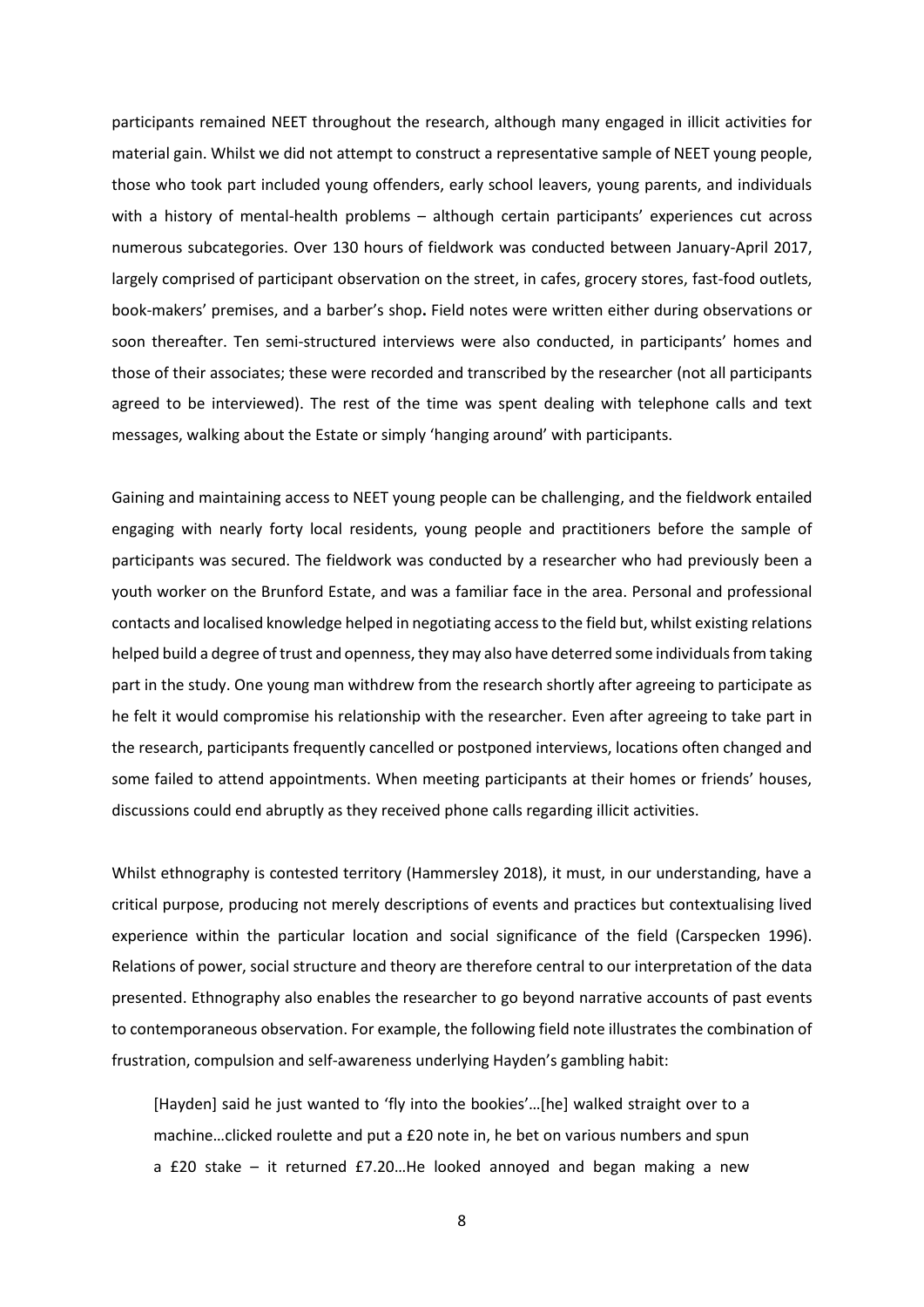bet…When we got out, he said he couldn't believe he'd just been 'sucked' by it again, adding that he lost £50 yesterday [27.01.17]

The ethnographic methods used in this research, including participant observation and qualitative interviewing, enabled the Bourdieusian tools described earlier to be operationalized and related to different levels of the field analysis. First, participants' accounts of their employment history, qualification levels and material resources were used to map each individual's capital configuration and its relationship with the structure of capital within the Estate. Second, the collection of data on participants' actions, behaviour and attitudes over a three-month period, primarily through observation and interviews, provided access to signifiers of habitus such as dress, style and language, illuminating how participants mobilised and perceived field-specific capital. The juxtaposition and analysis of data on capitals, practices and attitudes then made explicit what acted as symbolic capital within the field. These field-specific analyses were placed within the context of broader relationships linking the positioning of Brunford within political discourses and actions to the material and symbolic conditions encountered by participants. A coding system based on this approach was used to identify themes arising from the data. This involved examining interview transcripts and field-notes systematically, drawing on Bourdieu's conceptual framework to categorise key topics/events, allowing us to conceptualize the interactions between young people and the dynamics of class, space, and place.

# **Brunford Estate: a field analysis**

It is necessary first to distinguish between social space and physical space, although correspondences between the two are important (Bourdieu 1996). When we speak of the Brunford Estate as a field, we refer not just to Brunford as a geographically-located community but to the specific milieu experienced by research participants. This milieu is physically located, and involves multiple interactions with people and places on the estate. There is, however, inevitably a process of abstraction involved in conducting a field analysis, and in presenting our findings we focus on processes affecting our participants rather than a complete depiction of Brunford and its inhabitants.

#### *Brunford and the field of power*

We begin by positioning the Brunford Estate in relation to the field of power, understood as comprising those who dominate the fields of material and cultural production and reproduction, and by whom the fate of places like Brunford is determined. At a discursive level, the most obvious manifestation of this positioning is the construction of unemployed youth and their families as both 'in trouble' and 'as trouble'. Produced and recirculated by policymakers and practitioners, these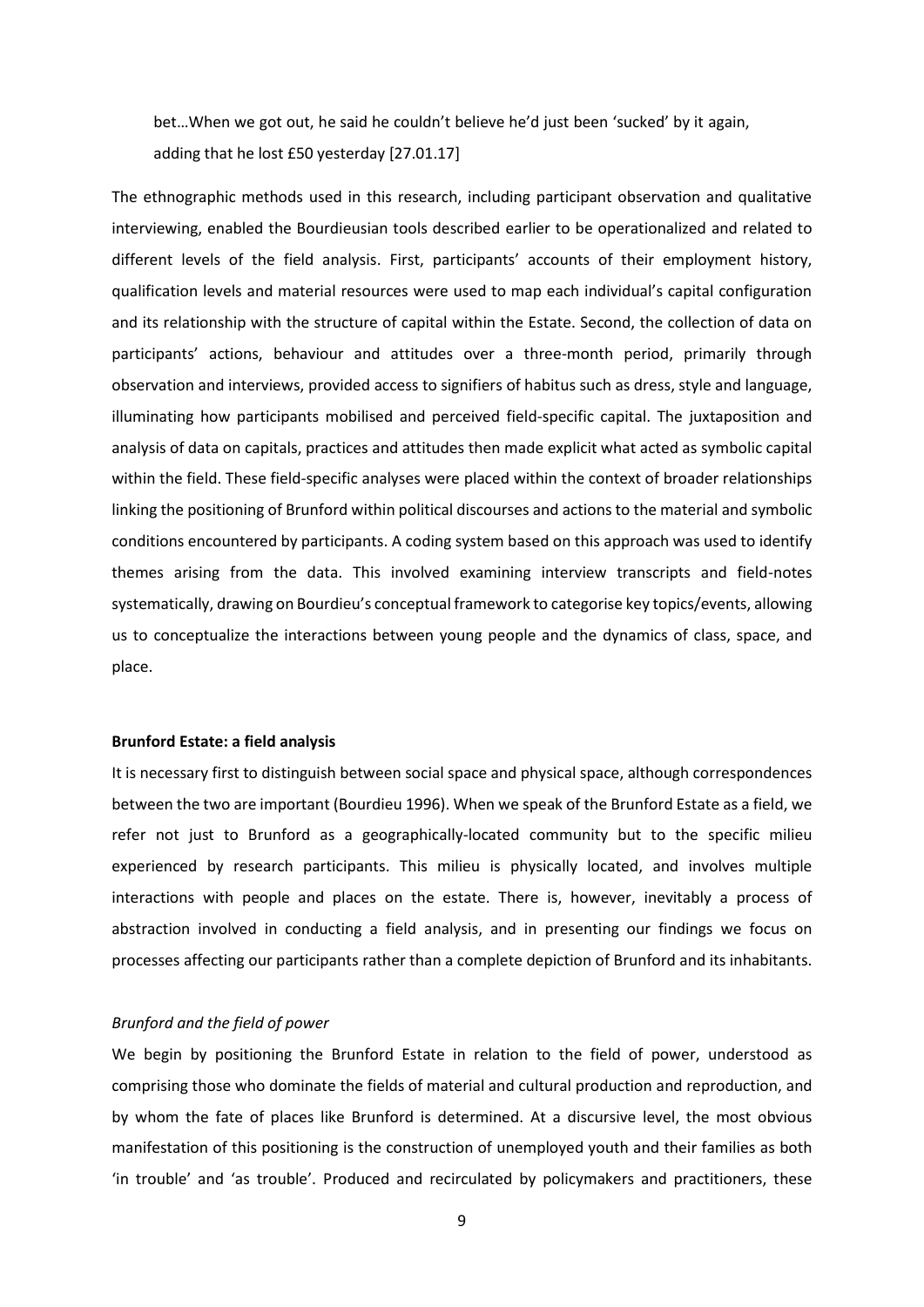discourses typically portray NEET young people as deficient in skills and aspirations, although they are often nuanced by promises of better opportunities. However, the positioning of deprived areas also takes substantive form, in policies aimed specifically at so-called disengaged youth but also in institutional practices and norms embedded in spheres of education and employment. Several participants perceived a significant disconnection between such policies and practices, and the needs of local people:

[T]hey just treat everyone as a number…they try to send people to all these shit employability courses, when they should be sending you to the right ones…the government should be working with…the big companies, and not let them open any stores unless they hire people in that area. People that have been on the Job Centre ages…should get priority. [Jake 08.02.17]

Education ain't for us. My friend went to enrol, but because he went in a tracksuit, they were telling him he can't come to college dressed like that…Back in the day, you could just turn up…chat with a tutor, fill in a form…Now you have to fill in loads of forms, do English, do maths…it's too much, they expect too much [Hayden 27.01. 17]

In England, education and training opportunities for low-attaining youth have historically been poor (Thompson 2017), and in addition to formal entry requirements informal barriers may also exist. Some participants believed that employers were systematically biased against them because of where they lived: "people see your CV and your address, and they will just bin it…Your school, your GCSEs…" [Andy 02.02.17].

Several participants described *others* in deficit terms and claimed that certain attitudes, habits and values were passed on via family and local networks:

I've seen people who are gangsters have sons, and their sons are gangsters, that kid was born in to it, that's all he knows, that's normal [Dean 17.01.2017]

[I]magine all the Greenwick people went to a nicer place, the same problems would happen there, people would be trying to find shots (drug addicts) to start a phone up (sell drugs), riding motorbikes and all that shit [Andy 02.02.2017]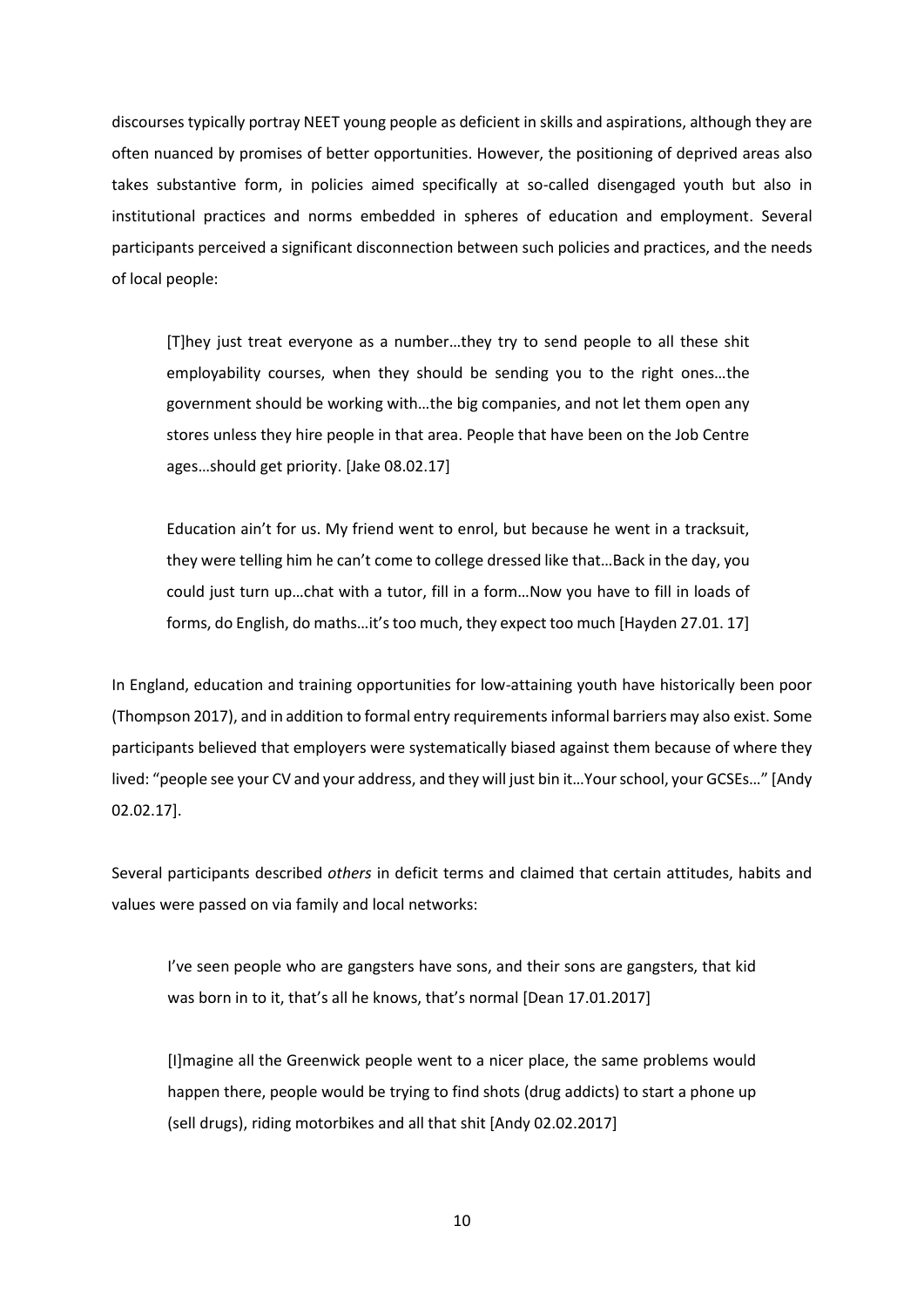These discourses were not uncontested; some participants related their position, at least partly, to broader social and economic structures:

Like, how can I do well in school…if I'm surrounded by violence, or an alcoholic family, having no breakfast in the mornings, or any clean clothes?…waking up on freezingcold winter mornings and not want to get out of bed cos we had no electric or heating, so I just wouldn't go school [Michael 09.03.2017]

Contemporary political responses to the problems experienced in places like Greenwick have nevertheless become dominated by neoliberal assumptions about disengagement and its supposed solutions (Fergusson 2013). Although the involvement of private finance in the regeneration of deprived areas has often resulted in relatively large investments in skills and infrastructure, the beneficiaries have not necessarily been local residents (Hodkinson and Essen 2015). Moreover, the dominance of welfare reform as the 'solution' to economic inactivity has not been associated with clear benefits in terms of labour-market outcomes (Maguire 2015). It is therefore unsurprising that feelings of powerlessness, disillusion and neglect were evident in our data.

# *Class and capital in Brunford Estate*

Whilst the loss of industry and secure employment has had significant implications for many workingclass young people and adults, our participants came from a fraction of the working class which has been significantly disempowered and destabilised by the forces of globalisation, de-industrialisation and neoliberalism (see also McDowell 2012; Nayak 2006). The challenges they faced, relating for example to a dearth of prospects and their turbulent lifestyles, reflect the experiences of those from similar backgrounds living in comparable contexts (Connell 1995; Thompson 2017; Ward 2015). All those who took part in the research grew up in high-density local-authority housing in Greenwick and over half came from single-parent families. Although a significant proportion of parents were economically inactive, virtually all participants came from households with some history of employment. Most of their parents had worked in low-status, low-paid jobs; for example, in retail, cleaning and care work. Almost half the participantsleft education before the minimum school-leaving age of 16, either voluntarily or through expulsion. The remainder possessed GCSEs<sup>ii</sup> below the institutionally-significant threshold of five passes at grades A\*-C. Only two participants had any experience of post-compulsory education, although both had dropped out of vocational courses run by a local further education college<sup>iii</sup>.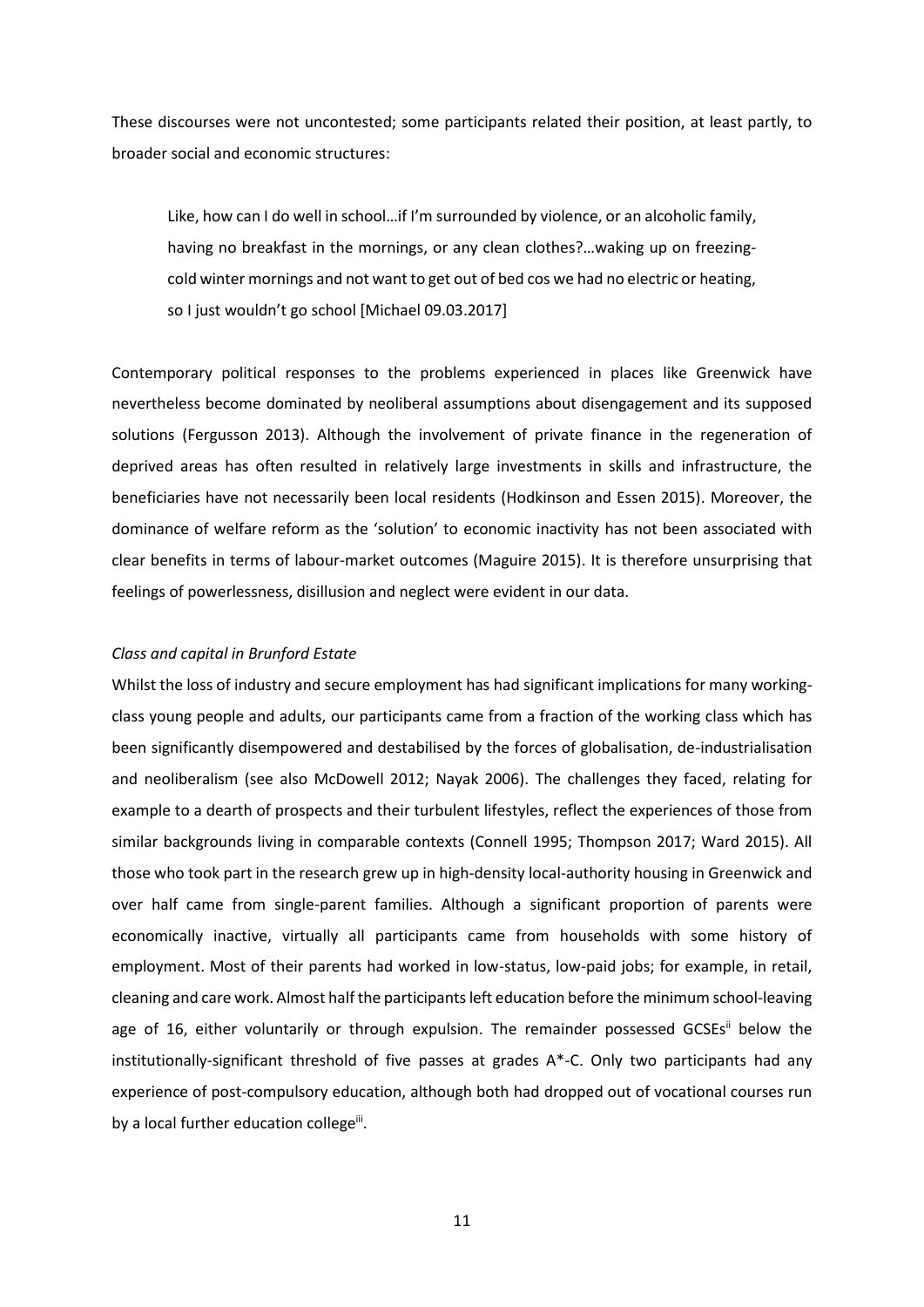Most participants came from households with few formal qualifications, although the mother of one participant had a degree in music and supplemented her income from her job in nursing by teaching music. Almost all of them were therefore located in more disadvantaged regions of Bourdieu's social space: conspicuously lacking in economic capital, apart from what they could glean from benefits and illegal earnings; and unable to reach the threshold for access to more prestigious opportunities in post-compulsory education. The social networks of these participants largely reproduced the distributions of capital they themselves held. Indeed, these networks were a source of the largely illegitimate 'street' capital held by participants. For these young men, low levels of legitimate cultural capital should not be conceptualised simply in terms of deficit. They are supplemented – or arguably displaced – by alternative forms of capital whose currency is restricted to Greenwick and similar environs.

Participants frequently engaged in acts of risk, aggression and hyper-masculinity attributed to Black youth but which are actually located in particular formations of social class transcending ethnic or racial boundaries (see Gunter 2010; Ingram 2012; Ward 2015; Ward et al. 2017). Although the participants in this research were all White, the notion of a *White* working class implicitly denies the existence of a broader multi-ethnic working class based upon structural and material factors rather than largely subjective and contestable cultural divisions (Khan and Shaheen 2017). 'White' is moreover far from a clear or unified category or concept, and its boundaries have shifted over time to include a range of groups and individuals with quite different histories, trajectories and circumstances (Preston 2007). Historically, there have always been cultural differences within the working class, but more recent patterns of migration and socio-economic change have led to the adoption of elements of Black street culture by broader sections of working-class youth. Young people from different ethnic backgrounds often inhabit place and space in ways which create certain forms of cultural hybridity, especially in urban locales (Back 1996). Dean, for instance, said:

I've grown up…with a lot of Black people and culture, or hip-hop culture, or whatever you want to call it… street music and gangster films… Just seeing loads of gang members, people riding past you masked up. So, seeing that, you act it out. [Dean 17.01.2017]

Specific forms of dress, appearance, speech and taste were evident.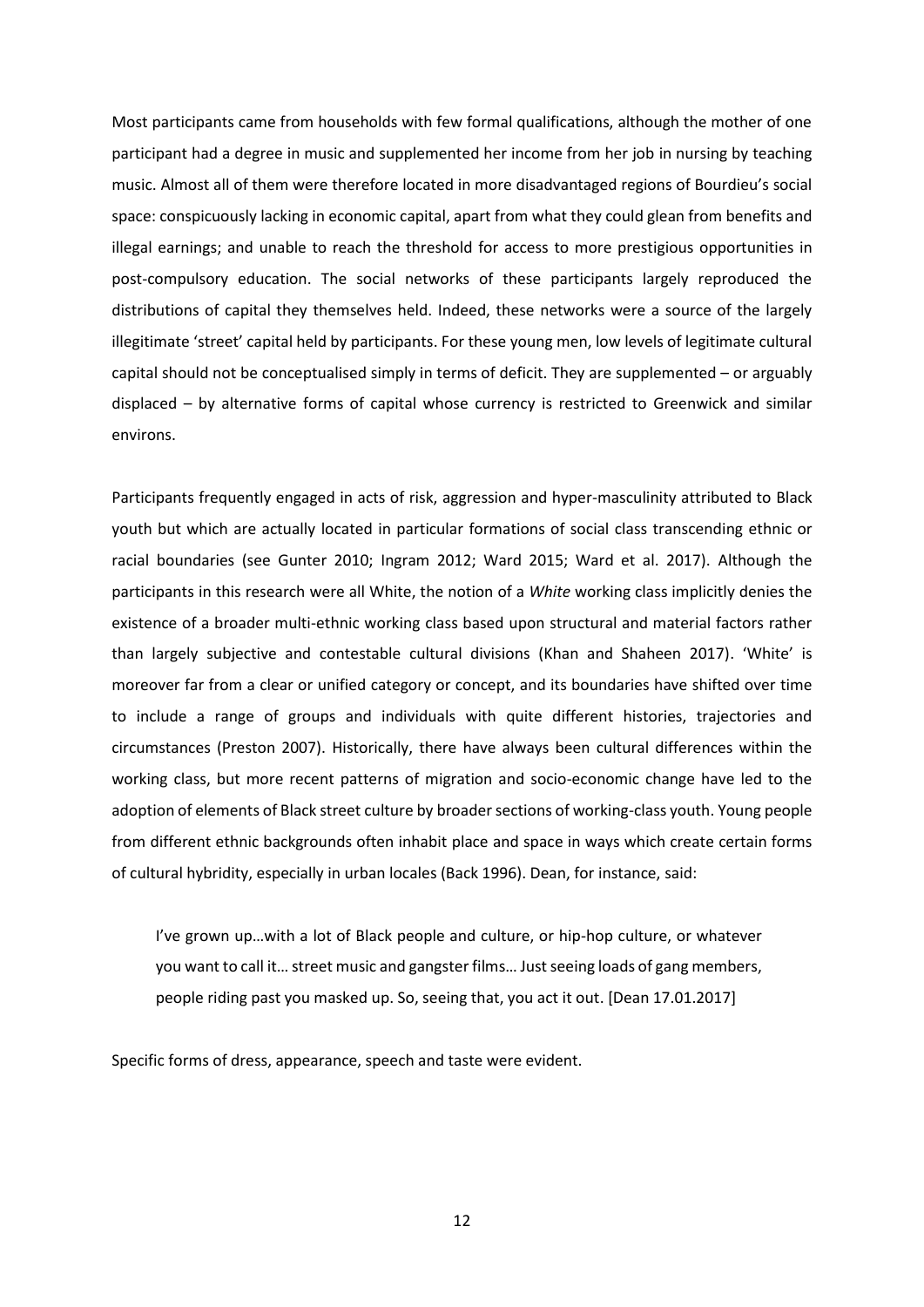Matthew is dressed in a black tracksuit with a baseball cap…He gets in my car and begins to play with the radio and changes the station to one that plays street/urban music [Field notes 19.01.2017]

'Just trapping'…'getting that paper'…'took chase in a ringer'…'bun a zute'…Kevin uses quite a lot of encrypted slang [Field notes 02.02.2017]

Such forms of 'street capital' were constituted as *symbolic capital*, providing status, prestige and a subjective sense of inclusion. However, they also served to isolate individuals from the legitimate culture. Jake explained how 'it was more normal to sell drugs than get a job' and that 'if you don't sell drugs no one would speak to you'. Andy suggested that participation in street culture entailed physical risk, particularly in relation to conflict with gang members. The possession of illegitimate capital also brought significant labour market disadvantages.

Everything, man…dress, where I live, talk…they don't want to give them (jobs) to people like me. They want to give them to…Harry Potter looking kids…wearing pants and shirt and all that, it's not me. So because I don't wear that I get judged and seen as less. Kin'ell its madness [Andy 02.02.2017]

Such practices and assumptions are not intrinsically a product of moral turpitude. Oscar Lewis, who first introduced the notion of cultures of poverty, argued that degraded lifestyles among the poor are often simply a response to prevailing social and economic conditions. Lewis (1966) also contended that many of those living in deprived neighbourhoods showed considerable resilience and fortitude in the face of adversity, and our fieldwork suggests that some participants could imagine an alternative future. These imaginings are grounded in the habitus, which as we have seen is both a set of dispositions conditioned by the field and a way of perceiving the field. The final group of findings to be discussed concern the ways in which habitus and field interacted for our participants.

# *Habitus, field and practice*

Whilst the opportunities available to our participants were attenuated by the 'blemish of place' (Wacquant, 2007, 67), all but one participant had been employed at some point - despite Hayden's suggestion that nobody from Greenwick ever worked. **E**xperiences of employment were, however, usually short-lived and negative**.** Jake, for example, described leaving his job after a dispute over pay.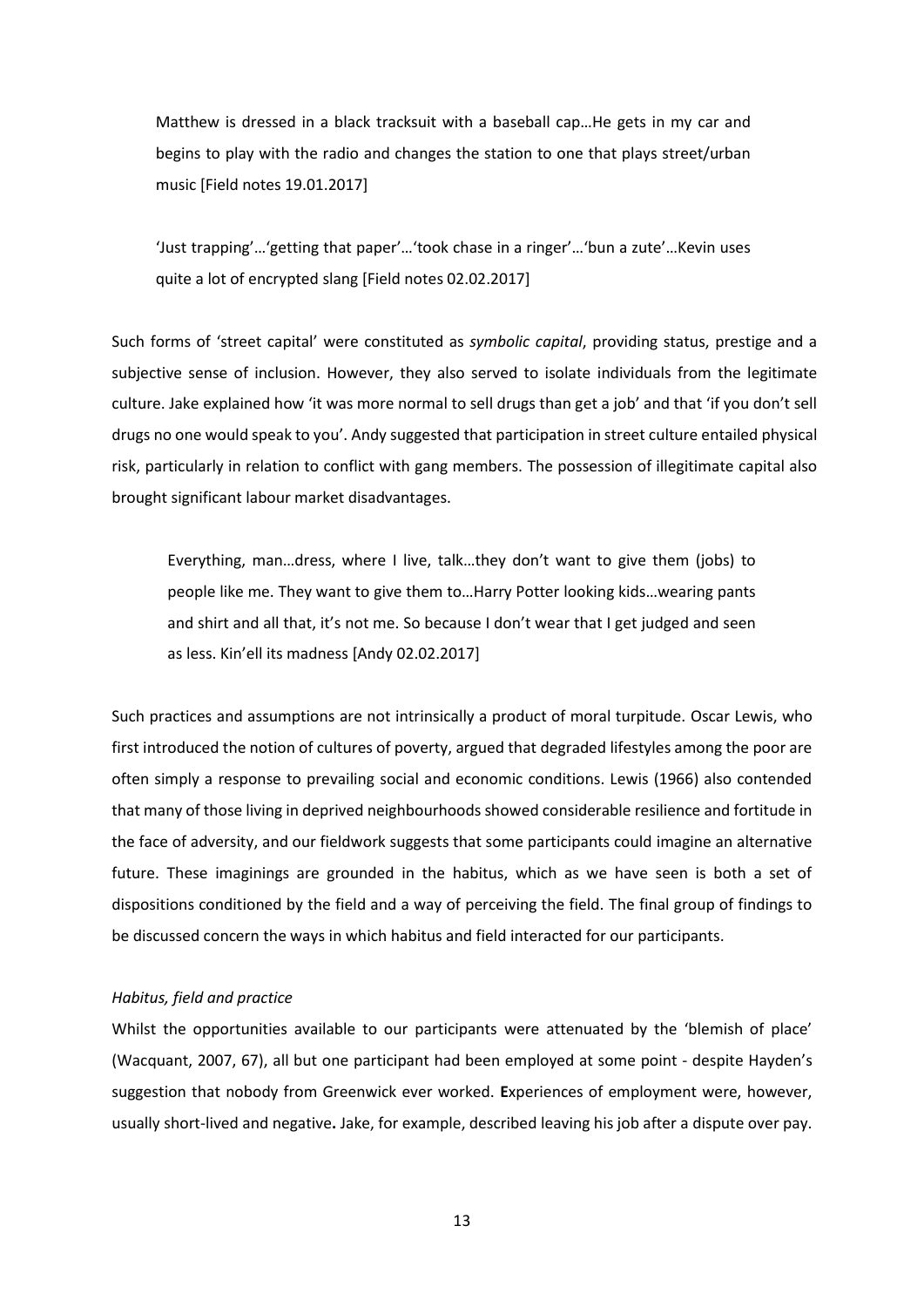It's just put me off work...couldn't of been a worse experience…to be blunt, I can only get a shit job at the bottom end on low pay so it's not very motivating [Jake 08.02.2017]

No participant was formally employed throughout the fieldwork, and none actively looked for work. Common themes included smoking cannabis, drug dealing, involvement with the criminal justice system, and violent crime.

[P]eople do drugs and crime and shit…that's all you know, it's all you see, crime, drugs, police, drink, robbing, fighting, everything [Michael 17.04.2017]

Many participants' lives were characterized by turbulence, threat and danger.

Andy tells me about some gang 'beef'…a known gang member has been looking for them…He says he has been staying low-key as the guy is a 'gunman'…Andy thinks someone will end up getting hurt [Field notes 02.02.2017]

Michael has a big black eye…He said he was out 'on a mad one'…it all kicked off at a house party…He said there were five of them and only him and his two mates, but they managed to chase them off with a knife [Field notes 20.03.2017]

Mainstream education and work was generally seen as alien and irrelevant:

From young, I just knew I wasn't going to do good in school, I never even tried…I would prefer to hang around on the streets than go to school [Michael 17.04.17]

My mates never had a job, so I didn't ever get a job…before you know it you're in a circle…same shit every day, doing nothing, same shit, different day, same circle, same people, same thing [Hayden 27.01.2017]

These experiences and attitudes appear to resonate with populist views about a burgeoning underclass fueled by drugs, alcohol and state welfare (see Murray 1990). However, a deeper examination of the data shows that the relationship between conditions on the Brunford Estate and NEET status is considerably more complex than claims about cultural transmission of underclass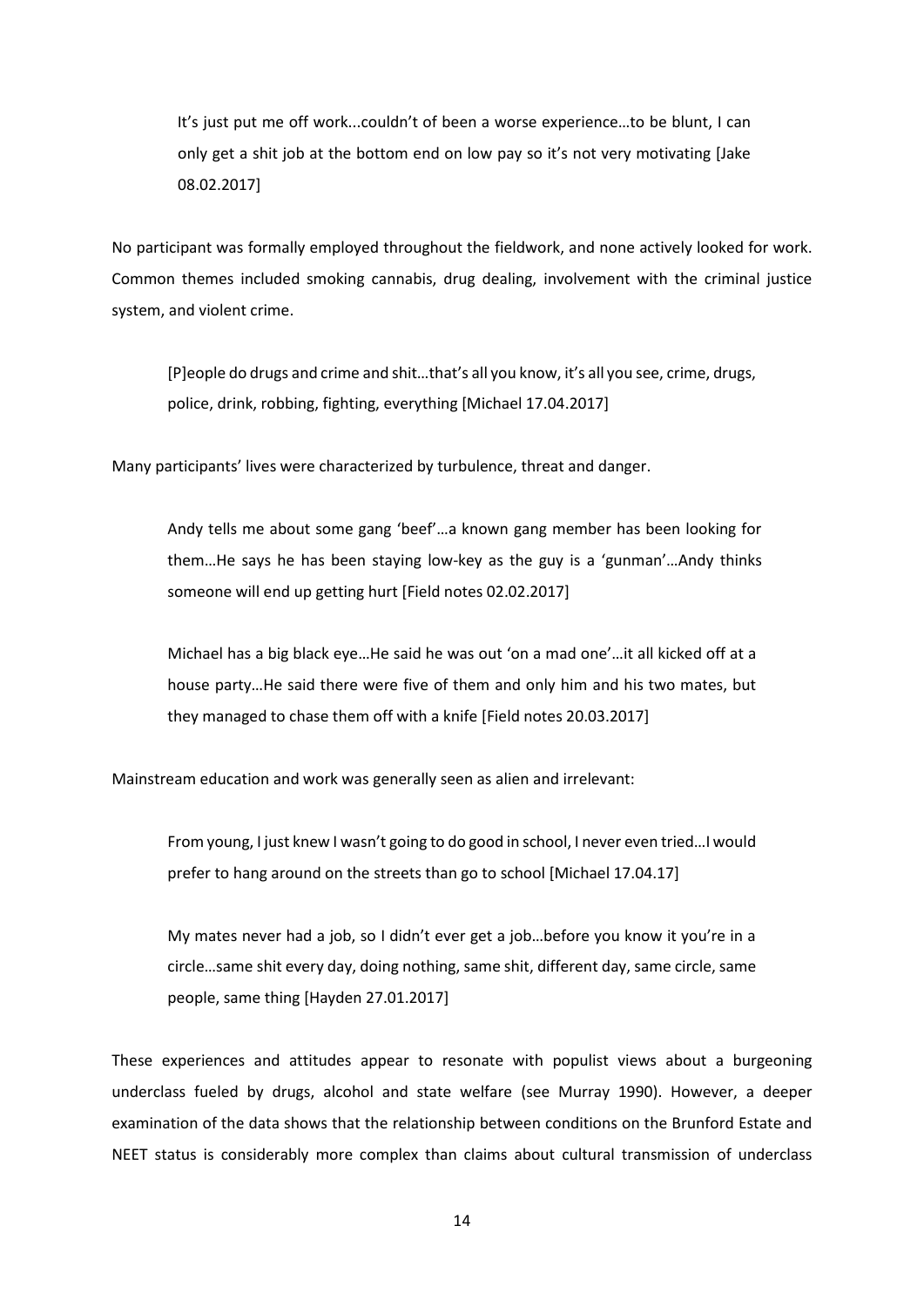behaviours imply. One of the strengths of ethnography is that it allows the researcher to 'get close' to individuals' thoughts, feelings and emotions, and conventional attitudes and ambitions were not uncommon among participants.

I do want a job, a career and things…to be working and live a normal life. To be comfortable you know what I mean, just living life…family, a house, a car, a dog and a job [Dean 17.01.2017]

[J]ust stable and humble and that's it…a job I like, a family, kids and our own home. I'm not assed about a Ferrari on the drive [Andy 02.02.2017]

We discussed Michael's future. He just wants to be 'normal', have a girlfriend, a job he enjoys and a place to call home. He said he gets a lot of anxiety about the future though [Field notes 26.01.2017]

Most participants, however, seemed to have become 'discouraged workers' (Eurofound 2016), inasmuch as negative experiences of employment rather than an intrinsic aversion to work, appeared to have put them off looking for jobs.

Habitus excludes certain practices and pursuits as unthinkable, not only through unfamiliarity but also the improbability of attaining them. Whilst Bourdieu rejects the notion of ideological domination as the imposition of an alien culture on the working classes, domination, he argues, occurs firstly by instilling recognition of the dominant culture as legitimate and, secondly, by excluding the dominated from that culture (Thompson 2011, 25). There is an implicit tendency to act in ways expected of people 'like us'; those who are disadvantaged in a particular social space often turn to self-elimination.

I knew from a young age that I lived in a rough area…you just grow up different because the odds are against you and most people you know are going to go prison and things like that…It's easier not to have ambition [Dean 17.01.2017]

[S]eeing all this shit, you're not going to go school…you see everyone else broke and struggling, you've not really got a lot of inspiration. When you look out your window and see a rundown estate, that's your expectations, that becomes normal [Jake 08.02.2017]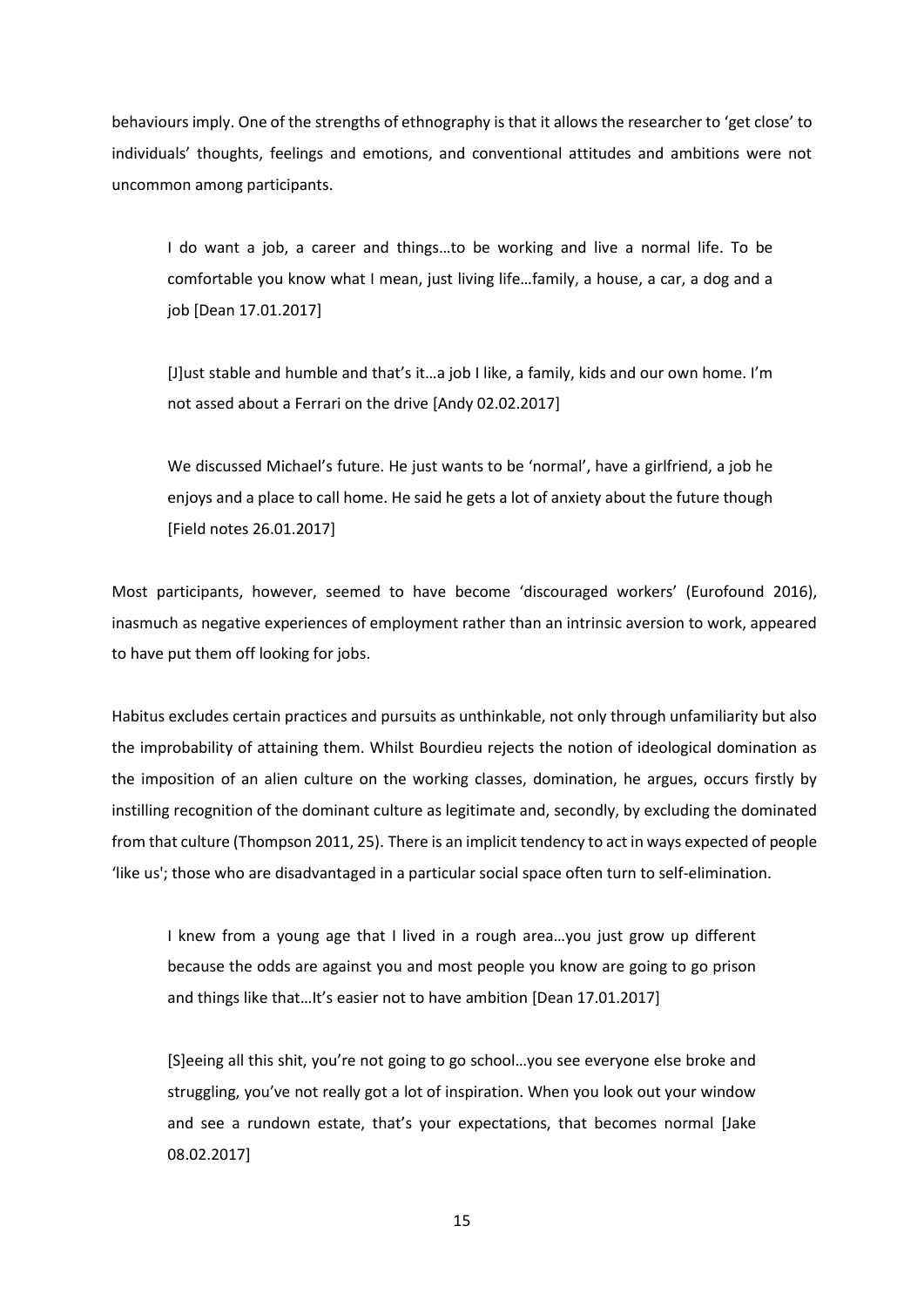These young men appeared reconciled to the limited opportunities that exist for those with little legitimate capital, and their level of aspiration was shaped, at least partially, by the probability (based on experience) of achieving certain goals.

## **Discussion**

Habitus encompasses mind and body, past and present, the collective and individual; it produces particular ways of thinking and acting, and an understanding of what is normal for people 'like me'. Whilst individuals have agency, our participants appeared to have internalized devalued social positions and trajectories. Effectively, they had become confined to the local field. By understanding what is of value on the Estate, these young men had internalised the logic that being 'someone' locally is better than being nobody elsewhere. This also raises questions about whether it is the environment that is disadvantaging, the culture itself, or some amalgamation of both. In other words, are such matters the product of individual agency or rooted in structural inequality and the distribution of wealth and power? The answer to this question has important consequences in terms of understanding and addressing poverty and inequality. Dean said:

[I]t's a mix, because they're born into the culture it's much easier for them to stay in the culture, because you just lose ambition. Because you know you're from a poor area, because your friends are selling drugs, cos' no one's ever told you, you can be someone, do something, and do good…[Dean 17.01.2017]

It is clear that most participants felt that their social environment had disadvantaged them in education, and shaped their attitudes to learning. Generally, there was a substantial disjuncture between education and their life on the Estate.

[I]t just didn't make sense…people I knew were getting arrested, getting raided…and they're trying to teach me about *Macbeth* and how to solve equations, and it just wasn't matching up with my life. That's the reality [Dean 17.01.2017]

Perhaps understandably, our participants attempted to resist pressures to engage in fields where their capital was likely to be discounted. In employment and education, their refusal to conform to middleclass conventions becomes seen as resistance, a refusal to engage with neoliberal conceptions of ambition and success - which, in turn, results in their own culture and aspirations being systematically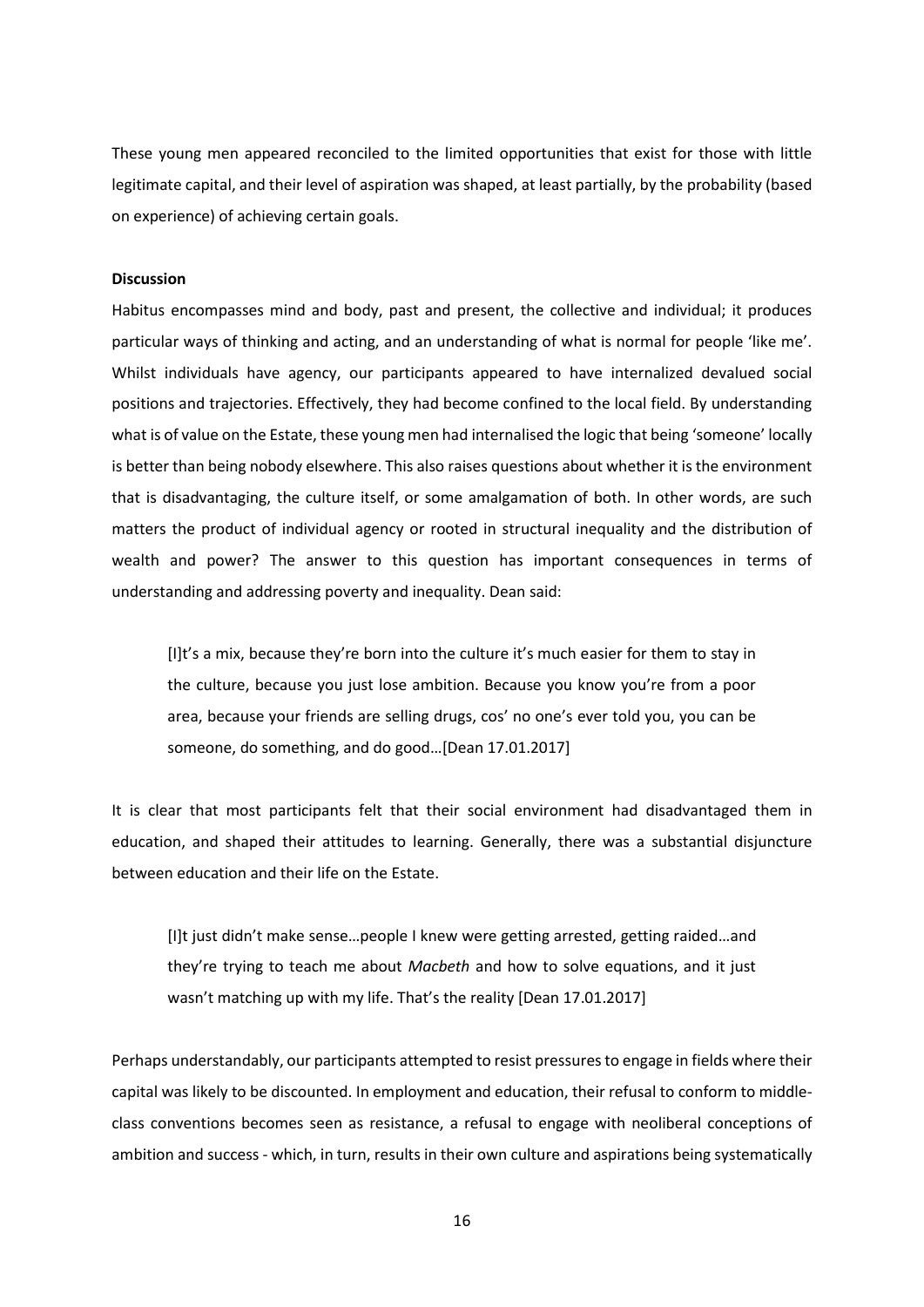misrecognized and rejected. Consequently, they try to legitimate themselves as subjects of value in more familiar environs, drawing on capitals which would have little value outside the local field. Bourdieu (2000) addresses this misalignment between the objective structures of the field and the internal structured structures of habitus as a 'dialectical confrontation'. When significant disjuncture between habitus and field occurs, individuals feel like a 'fish out of water', experiencing a process of over-compensation or hysteresis. Unsurprisingly, returning to employment or study was not seen as a viable option for these young men, suggesting that initiatives which focus on education and employability may have limited impact.

Here, it is important to consider the paucity of employment available for young people with few qualifications and little work experience. Structural changes in the UK economy have, over time, driven a secular decline in youth employment. Those jobs which do exist are largely in retail, social care and other forms of employment unappealing to many young men in marginalized post-industrial locales (McDowell 2003; Ward et al. 2017). Whilst some softening of such attitudes has been noted elsewhere (Roberts 2013), those who took part in this research subscribed to somewhat narrower conceptions of work and masculinity. Either way, those engaged in such employment often toil under poor objective conditions and are frequently shifted in and out of employment in ways which make it temping to mobilize the Marxist concept of the reserve army of labour.

There's not enough jobs…if everyone had a job, there'd be no one in prison, no one needing to work at the Jobcentre, no prison guards or police...the system needs people who are unemployed [Dean 17.01.2017]

Reserve 'army' may not, however, be the best way to conceptualize contemporary labour market conditions. The rise of structural unemployment, underemployment and chronic job insecurity has largely destroyed pre-existing forms of solidarity and community (Bourdieu 1998, 98). One could question why such circumstances might not provide the impetus to escape. However, for Bourdieu, choices depend not only on the individual, 'but also on the conditions in which his "choices" have been made, which include all the choices of those who have chosen for him' (Bourdieu 1990, 49-50).

Whilst some participants felt that young people on the Brunswick Estate were responsible for their own predicament, many recognised that the behaviour and activities in which they and their peers engaged were, at least partly, related to the opportunity structures available to them. This was evident in the way these young men talked about their experiences of poverty and deprivation, their invariably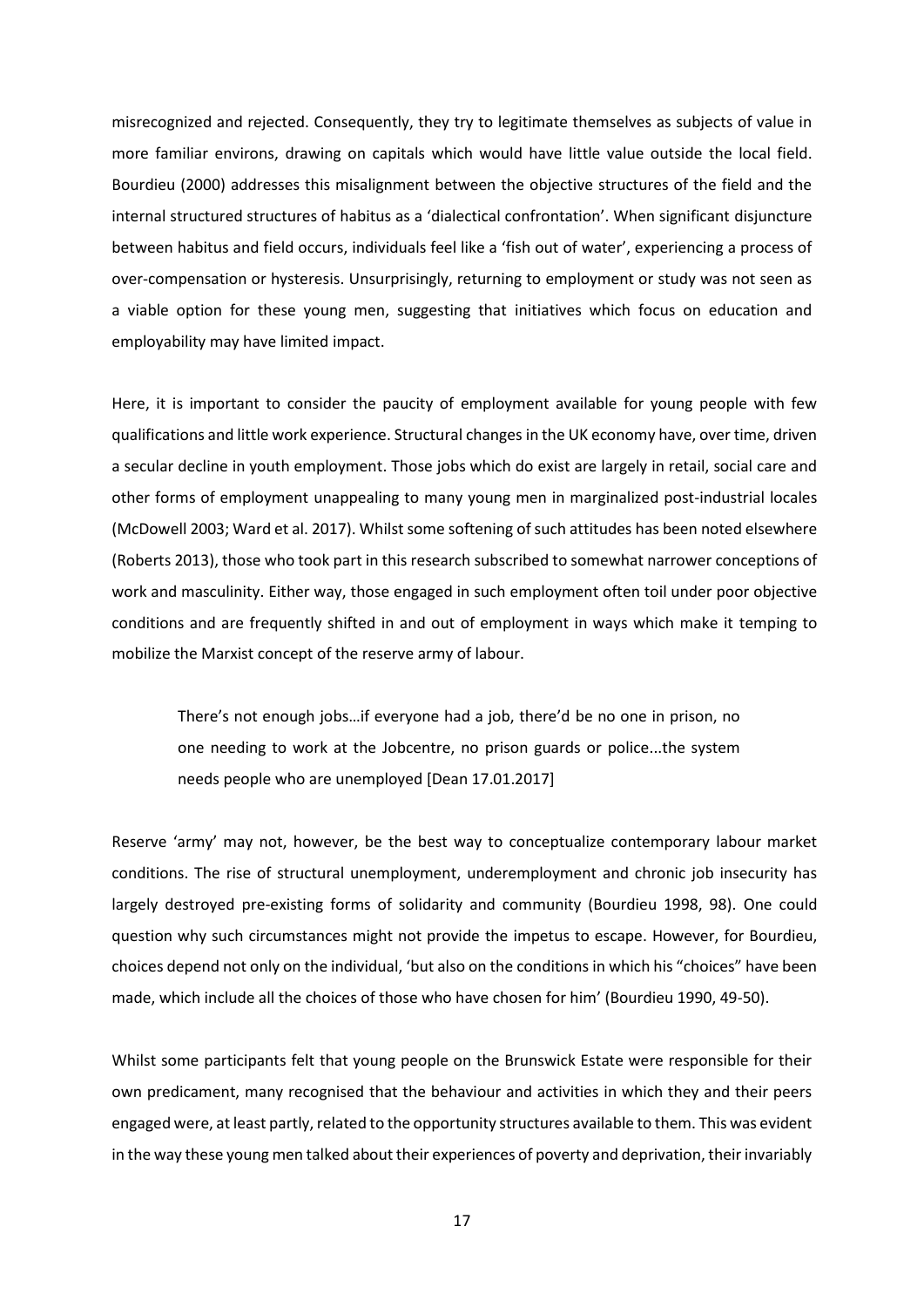negative involvement with education and work, and in a recognition that those with more legitimate forms of social, economic and cultural capital enjoy a range of positional advantages unavailable to them. Yet, although the exogenous dimensions of opportunity structures—the availability of work, advice and guidance services, and the quality of education and training—influence young people's prospects, it was the *relationship* between these dimensions and individual backgrounds which framed their lived experience (Thompson 2017).

### **Conclusion**

**Relatively high NEET rates have been a political, economic and educational concern since the mid-1990s, and there have been numerous attempts to motivate, cajole or force young people into education and work (Hutchinson et al. 2016). Whilst different administrations have been more or less interventionist, the Conservative-led governments of 2010 onwards have been more punitive than their predecessors – a stance rooted even more strongly than for New Labour in the belief that being NEET is largely the result of individual shortcomings and moral malaise (Fergusson 2013). Superficially, much of the data presented here could be used to confirm such beliefs, and it would be naive to claim that some of the behaviours it reports are unproblematic. It is nevertheless important to challenge discourses suggesting that marginalised youth are largely responsible for their own exclusion. Our data suggests that participants tended to have quite conventional attitudes and ambitions, and had previously demonstrated individual agency in seeking paid work or training. Rather than being disconnected from mainstream society and its values, they appeared to be 'discouraged workers' whose negative labour-market experiences had undermined their willingness to engage. Their agency was largely overridden by structural forces which shaped and constrained the opportunities available to them, or at least those which they believed were realistic and viable. Whilst some participants felt that young people on the Brunswick Estate were responsible for their own predicament, many recognised that the behaviour and activities in which they and their peers engaged were also related to the opportunity structures available to them. This was evident in the way they talked about their experiences of poverty and deprivation, their involvement with education and work, and in a recognition that those with more legitimate forms of capital enjoy a range of advantages unavailable to them.**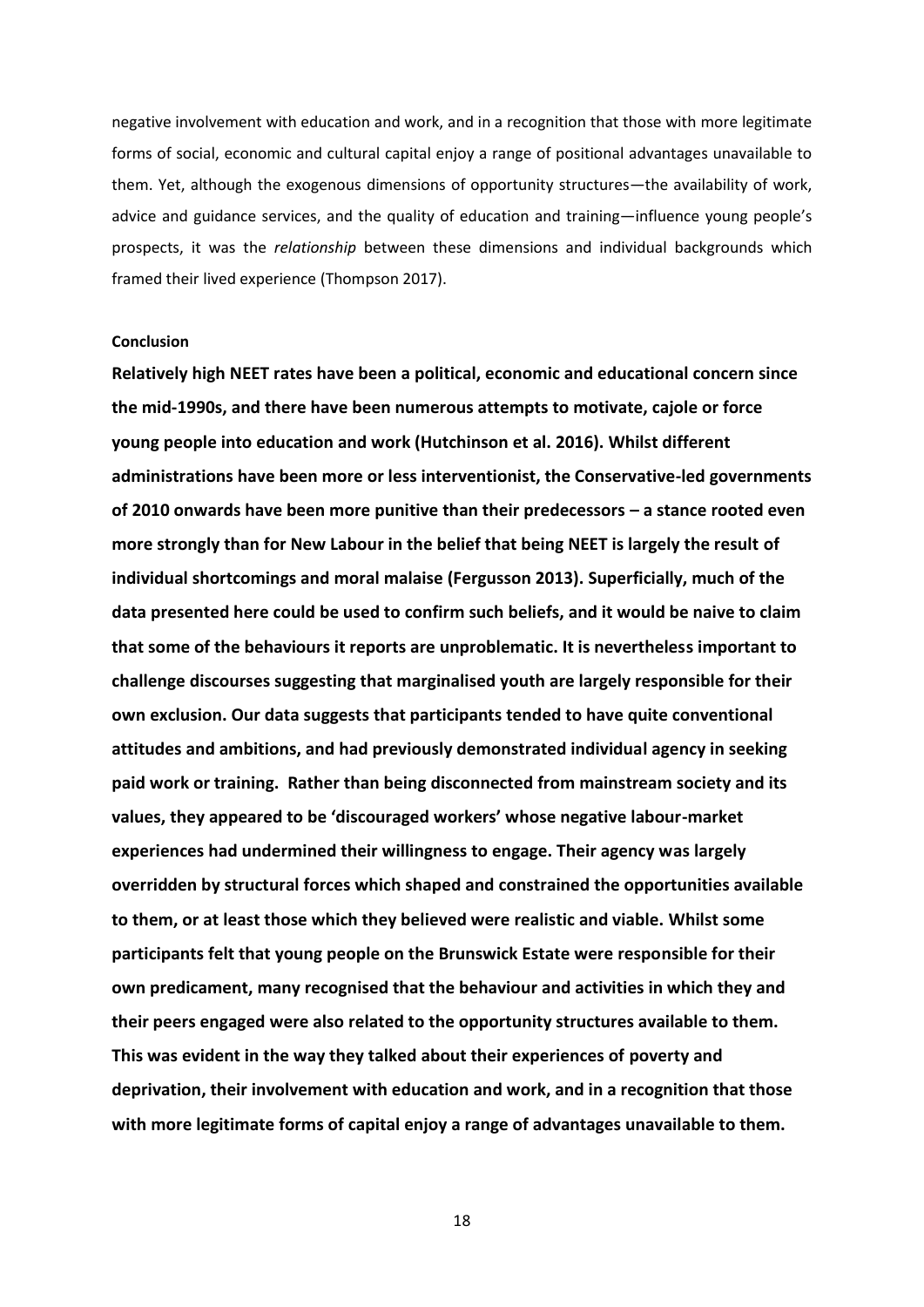**According to neoliberal orthodoxy, the marginality of certain young people is an inevitable, if regrettable, side-effect of globalisation and technological change. For such individuals, the way forward is to change** *themselves***. This is to ignore the fact that neoliberalism is a political doctrine rather than a description of reality. The structures constraining the agency of our participants are not accidental, but the result of political choices made over decades. What is striking is that many of the dispositions and behaviours displayed by the young men in our research are similar to those found in studies of NEET young people conducted over the last twenty-five years (for example, Istance et al. 1994). This is not an issue of political neglect. There has now been over two decades of intensive policy focus on NEET, including £126m of public money spent on just one programme, the Youth Contract for 16-17 year olds (Maguire 2015). These initiatives and their broader policy context have not addressed the underlying factors shaping the lives and dispositions of NEET young people: poverty, an education system which fails to serve half our children, and the impact of neoliberal policies on communities and the employment that once supported them.** 

**The work of Pierre Bourdieu enables us to go beyond the dichotomy of purely individualistic or structural explanations of social behaviour; it offers an explanatory framework incorporating economic, social and cultural factors through which to understand the lives of NEET young people, as enacted in marginalised spaces like the Brunford Estate (see also Thompson 2011). Our data show how participants constituted themselves as subjects of value in their own environs, but also how particular forms of capital and habitus were systematically misrecognised in other fields. These young men have, in Bourdieusian terms, internalised and reconciled themselves to the 'limited opportunities that exist for those without much cultural capital' (Bourdieu and Passeron 1977, 197). Bonding rather than bridging capital predominates, tying participants to their locale and its limiting opportunity structures (Thompson 2017). The dialectical interplay of habitus and field is central to these understandings, mediated by distributions of capital which, whilst evolving between and within generations, are constrained within certain regions of social space by broader structural forces.**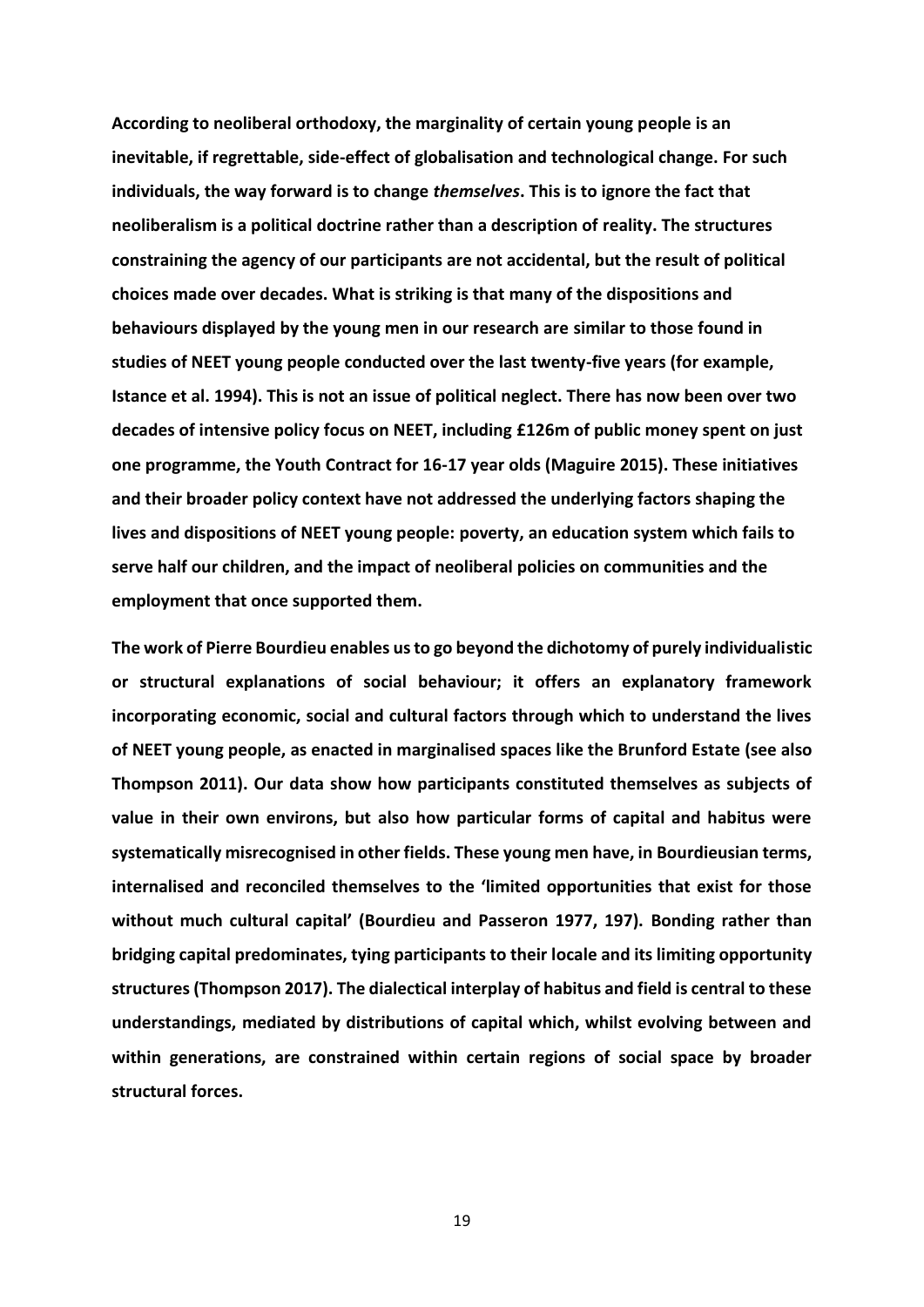**That Bourdieu's conceptual tools retain such explanatory power in the contemporary situation of NEET young people is noteworthy in itself. However, Bourdieu himself continued to apply his ideas in trenchant critiques of neoliberalism. Partly developed in workshops which brought together academics, trade unionists and political activists, these critiques explore how insecurity, flexible labour markets and the retrenchment of welfare states conspire to create a 'utopia of unlimited exploitation' (Bourdieu 1998, 94). Neoliberal policies, Bourdieu argued, were part of a new mode of domination,** *structural violence* **in which individualisation is not merely a discursive trope but part of a systematic attempt to create a workforce disciplined by insecure employment which 'isolates, atomises, individualizes, demobilizes and strips away solidarity' (Op cit., 98). The findings of this paper illustrate how a habitus formed in marginalised spaces responds to such structural violence. Repeated educational failure, coercive 'welfare-to-work' schemes and labour market rejection are as much a part of the formation of habitus as they are of its manifestation. When set within the holistic experience of participants, expressions such as 'education ain't for us' encapsulate the ongoing construction of habitus in this new utopia of exploitation.**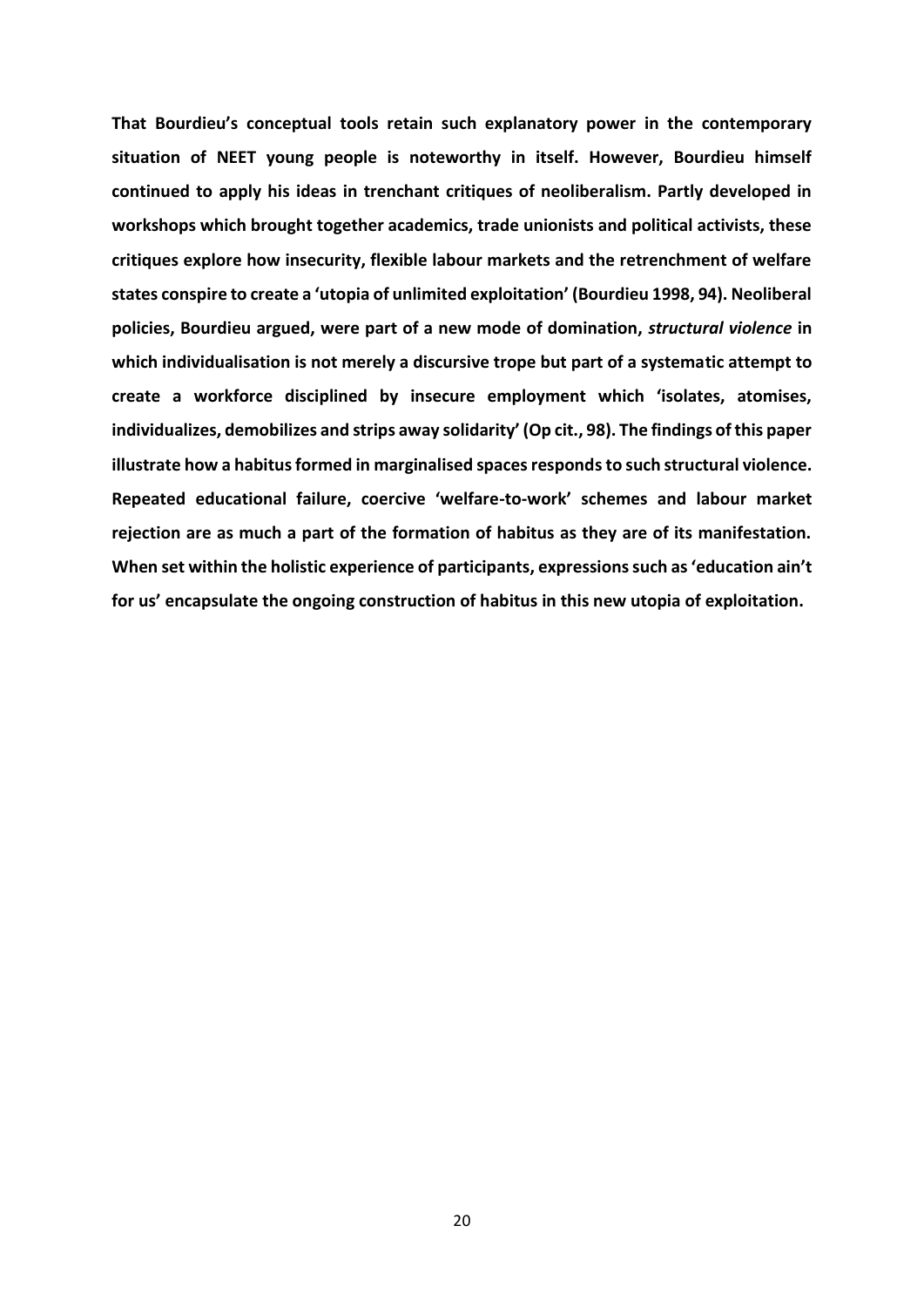### **References**

Back, L. 1996. *New Ethnicities and Urban Culture: Racisms and Multiculture in Young Lives.* London: UCL Press.

Baird, A. 2012. The violent gang and the construction of masculinity amongst socially excluded young men, *Safer Communities*, 11(4): 179 – 190.

Bourdieu, P. 1977. *Outline of a Theory of Practice.* Cambridge: Cambridge University Press.

Bourdieu, P. 1984. *Distinction: A Social Critique of the Judgement of Taste*. London: Routledge & Kegan Paul.

Bourdieu, P. 1986. *"The Forms of Capital".* In J. Richardson (Ed.) *Handbook of Theory and Research for the Sociology of Education.* New York: Greenwood**,** 241-258.

Bourdieu, P. 1998. *Acts of Resistance: Against the new myths of our time*. Cambridge: Polity Press.

Bourdieu, P. 1990. *The Logic of Practice*. Cambridge: Polity.

Bourdieu, P. 1996. Physical space, social space and habitus. Lecture presented on 15th May 1995. Oslo: University of Oslo.

Bourdieu, P. 1998. Neo-liberalism, utopia of exploitation*.* In P. Bourdieu (Ed.) *Acts of Resistance: Against Myths of Our Time.* Cambridge: Polity.

Bourdieu, P. 2000. *Pascalian Meditations*. Cambridge: Polity.

Bourdieu, P and Passeron, J-C. 1977. *Reproduction in Education, Society and Culture*. London: SAGE.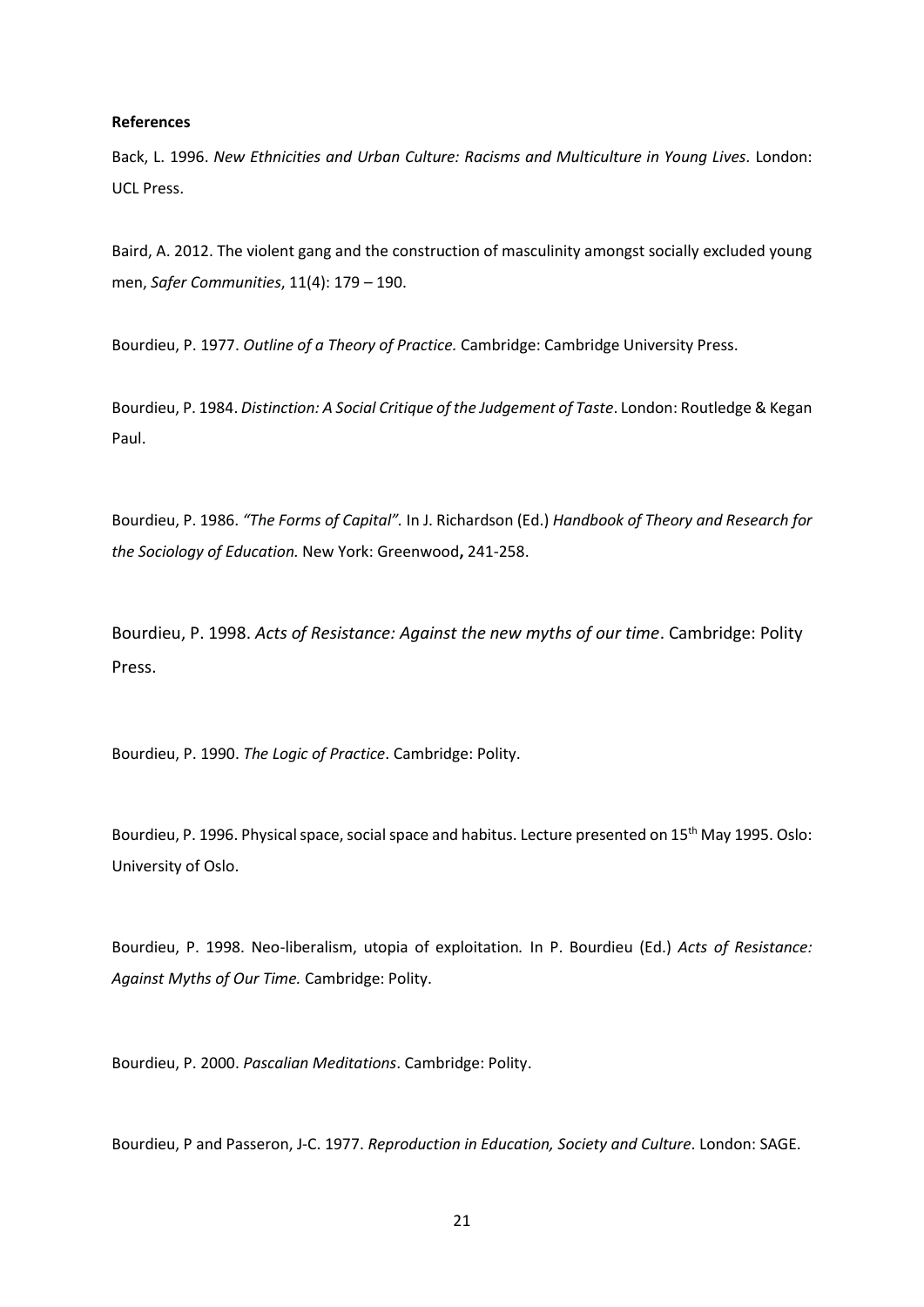Bourdieu, P. and Wacquant, L. 1992. *An Invitation to Reflexive Sociology*. Cambridge: Polity.

Carspecken, P. 1996. *Critical Ethnography in Educational Research.* London: Routledge.

Coles, B., Godfrey, C., Keung, A., Parrott, S. and Bradshaw, J. 2010. *Estimating the Life-Time Cost of NEET: 16-18 Year Olds Not in Education, Employment or Training.* York: University of York.

Connell, R. W. 1995. *Masculinities,* Cambridge: Polity.

DfE. 2018. *NEET Statistics Quarterly Brief October to December 2017*. SFR 13/2018. London: DfE.

Equality and Human Rights Commission. 2015. *Is Britain Fairer? The state of equality and human rights 2015.* Available at: <https://www.equalityhumanrights.com/en/britain-fairer/britain-fairer-report> (Accessed 16<sup>th</sup> November 2017).

Eurofound. 2016. *Exploring the diversity of NEETs*, Luxembourg: EU Publications Office.

Fergusson, R. 2013. "Against disengagement: non-participation as an object of governance." *Research in Post-Compulsory Education*, 18(1-2): 12-28.

Finn, D. 1987. *Training Without Jobs.* Basingstoke: Palgrave Macmillan.

Furlong, A. 2006. "Not a very NEET solution: representing problematic labour market transitions among early school leavers." *Work, Employment and Society*, 22(5): 343-353.

Goodhart, D. 2017. *The Road to Somewhere: The Populist Revolt and the Future of Politics.* London: Hurst and Company.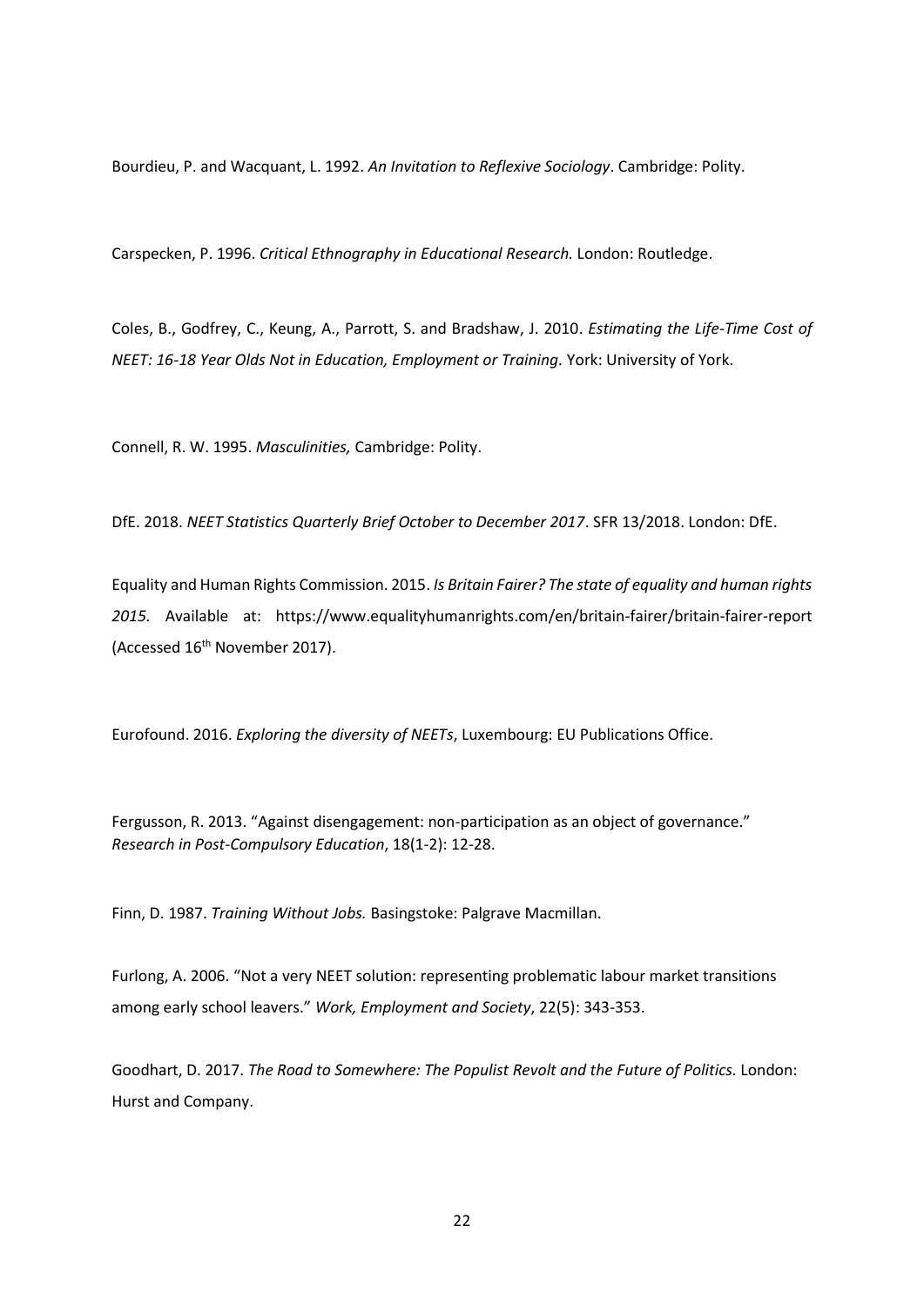Grenfell, M. and Lebaron, F. 2014. *Bourdieu and Data Analysis: Methodological principles and practice*. Bern: Peter Lang.

Gunter, A. 2010. *Growing Up Bad: Black Youth, Road Culture and Badness in an East London Neighbourhood.* London: Tufnell.

Hammersley, M. 2018. What is ethnography? Can it survive? Should it? *Ethnography and Education,* 13 (1): 1-17,

Hodgson, A. and Spours, K. 2006. "An analytical framework for policy engagement: the contested case of 14-19 reform in England". *Journal of Education Policy*, 21(6): 679-696.

Hodkinson, S. and Essen, C. 2015. Grounding accumulation by dispossession in everyday life: the unjust geographies of urban regeneration under the private finance initiative*. International Journal of Law in the Built Environment*, 7(1): 72 - 91.

House of Commons. 2018. *NEET: Young People Not in Education, Employment or Training*. Briefing paper SN06705 (5<sup>th</sup> March). Available at <http://researchbriefings.files.parliament.uk/documents/SN06705/SN06705.pdf> (Accessed 7th June 2018).

Hutchinson, J., Beck, V. and Hooley. T. 2016. "Delivering NEET policy packages? A decade of NEET policy in England." *Journal of Education and Work*, 29(6): 707-727.

Ingram, N. 2011. Within school and beyond the gate: The complexities of being educationally successful and working class. *Sociology*, 45(2): 287-302.

Istance, D., Rees, G. and Williamson, H. 1994. Young People Not in Education, Training or Employment in South Glamorgan. Cardiff: South Glamorgan Training and Enterprise Council.

Khan, O. and Shaheen, F. 2017. *Minority Report: Race and Class in post-Brexit Britain.* London, Runnymede Trust.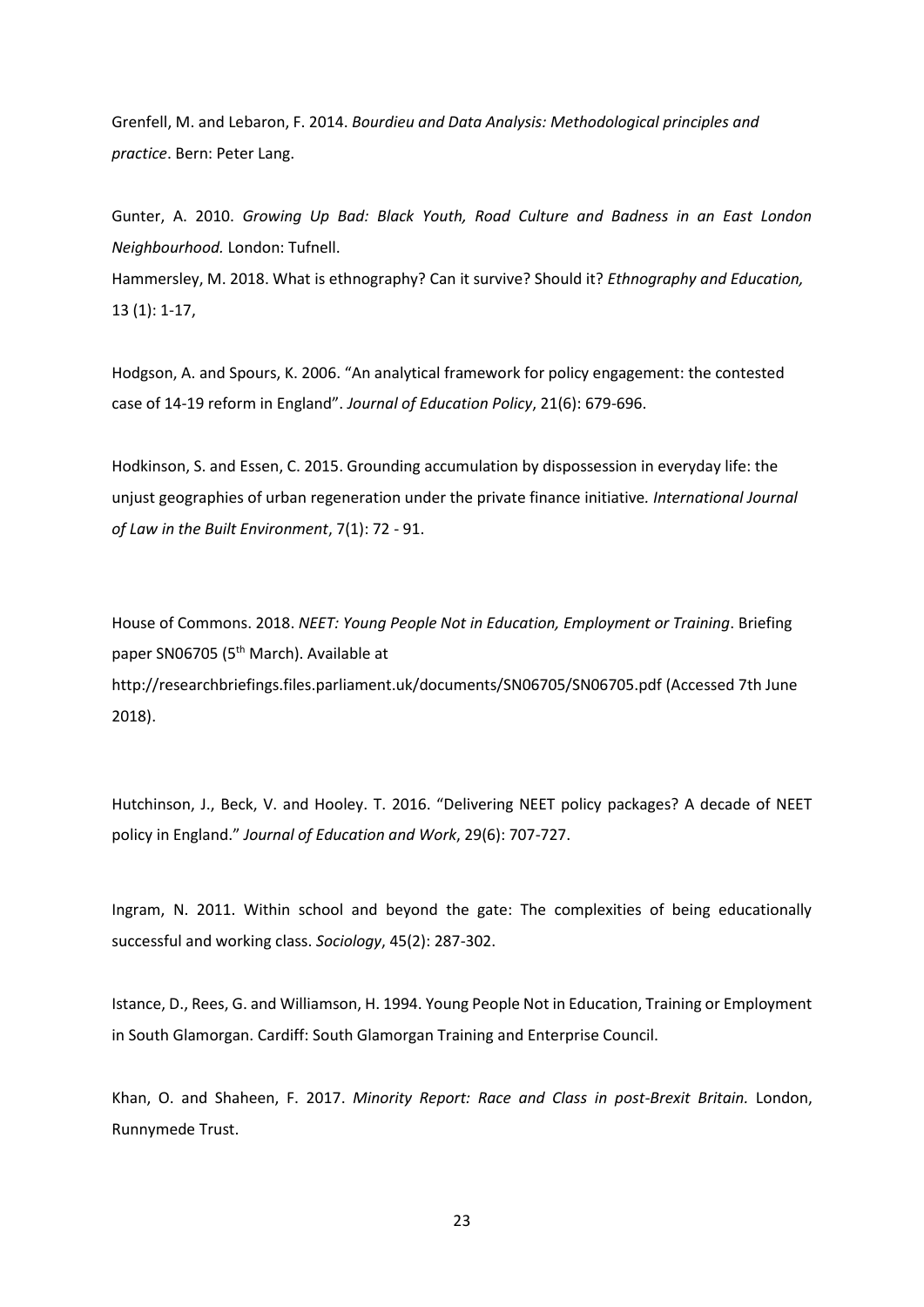Karyda, M. and Jenkins, A. 2018. "Disadvantaged neighbourhoods and young people not in education, employment or training at the ages of 18 to 19 in England". *Journal of Education and Work,* 31(3): 307- 319.

Keep, E. and Mayhew, K. 2010. "Moving beyond skills as a social and economic panacea." *Work, Employment and Society*, 24(3): 565-577.

Lewis, O. 1966. "The culture of poverty." *Scientific American.* 215(4): 19-25.

Maguire, S. 2015. Young people not in education, employment or training (NEET): recent policy initiatives in England and their effects. *Research in Comparative and International Education*, 10(4): 525-536.

Maguire, S and McKay, E. 2016. *Young, Female and Forgotten?* London: Young Women's Trust.

McDowell, L. 2003. *Redundant Masculinities: Employment change and white working-class youth,* Oxford: Blackwell Publishing.

McDowell, L. 2012. Post-crisis, post-ford and post-gender? Youth identities in an era of austerity. *Journal of Youth Studies*, 15(5): 573-590.

Murray, C. 1990. *The Emerging British Underclass.* London: Institute of Economic Affairs.

Nayak, A. 2006. Displaced Masculinities: Chavs, Youth and Class in the Post-industrial City. *Sociology,* 40(5): 813-831.

ONS. 2018. *ONS Labour Force Survey microdata and House of Commons Library calculations*.

Available at

[https://www.ons.gov.uk/employmentandlabourmarket/peopleinwork/employmentandemployeetyp](https://www.ons.gov.uk/employmentandlabourmarket/peopleinwork/employmentandemployeetypes/datasets/educationalstatusandlabourmarketstatusforpeopleagedfrom16to24seasonallyadjusteda06sa) [es/datasets/educationalstatusandlabourmarketstatusforpeopleagedfrom16to24seasonallyadjusteda](https://www.ons.gov.uk/employmentandlabourmarket/peopleinwork/employmentandemployeetypes/datasets/educationalstatusandlabourmarketstatusforpeopleagedfrom16to24seasonallyadjusteda06sa) [06sa](https://www.ons.gov.uk/employmentandlabourmarket/peopleinwork/employmentandemployeetypes/datasets/educationalstatusandlabourmarketstatusforpeopleagedfrom16to24seasonallyadjusteda06sa) (accessed 8th June 2018).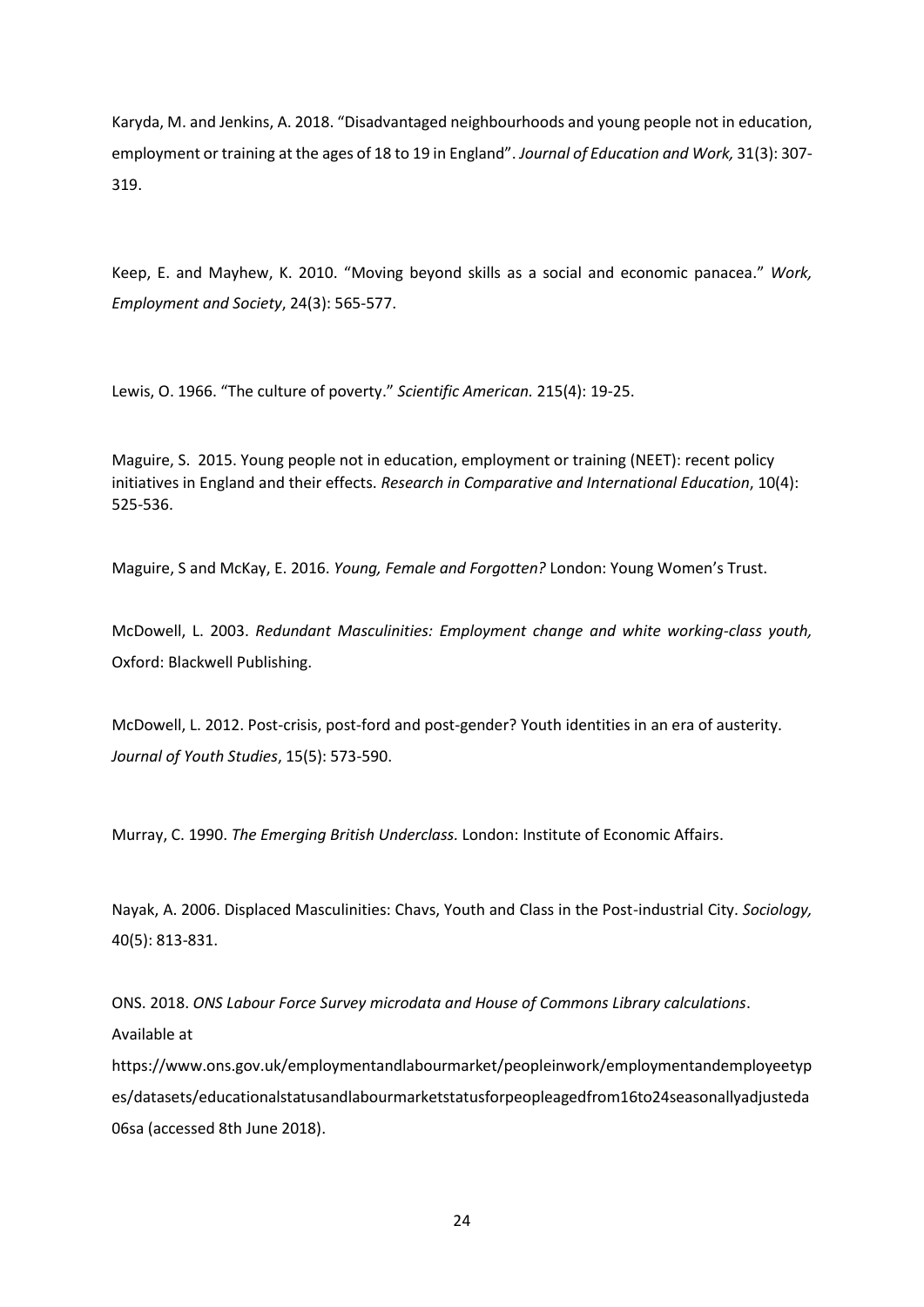ONS. 2019. Young People Not in Education, Employment or Training (NEET), UK: February 2019 Available at

[https://www.ons.gov.uk/employmentandlabourmarket/peoplenotinwork/unemployment/bulletins/](https://www.ons.gov.uk/employmentandlabourmarket/peoplenotinwork/unemployment/bulletins/youngpeoplenotineducationemploymentortrainingneet/february2019) [youngpeoplenotineducationemploymentortrainingneet/february2019](https://www.ons.gov.uk/employmentandlabourmarket/peoplenotinwork/unemployment/bulletins/youngpeoplenotineducationemploymentortrainingneet/february2019) (accessed 17th May 2018).

Preston, J. 2007. *Whiteness and Education.* Dordecht: Springer.

Reay, D. 2004. "It's all becoming a habitus': beyond the habitual use of habitus in educational research*"*. *British Journal of Sociology of Education*, 25(4): 431-444.

Roberts. S. 2013. Boys will be Boys...won't they? Change and continuities in contemporary young working-class masculinities. *Sociology,* 47(4): 671-686.

Sandberg, S. and Pedersen, W. 2011. *Street Capital: Black cannabis dealers in a white welfare state*. Bristol: Policy Press.

Scarpetta, S., Sonnet, A. and Manfredi, T. 2010. "Youth Unemployment during the Crisis: How to Prevent Negative Long-Term Consequences on a Generation", *OECD Social, Employment and Migration Papers*, No. 106. Paris: Organisation for Economic Co-operation and Development.

Simmons, R. and Thompson, R. 2011. *NEET Young People and Training for Work: Learning on the Margins.* Stoke-on-Trent: Trentham Books.

Symonds, J. and O'Sullivan, C. 2017. Educating young adults to be work-ready in Ireland and the United Kingdom: A review of programmes and outcomes. *Review of Education*, 5(3): 229-263.

Thompson, R. 2011. "Reclaiming the disengaged? A Bourdieuian analysis of work-based learning for young people in England." *Critical Studies in Education*, 52(1): 15-28.